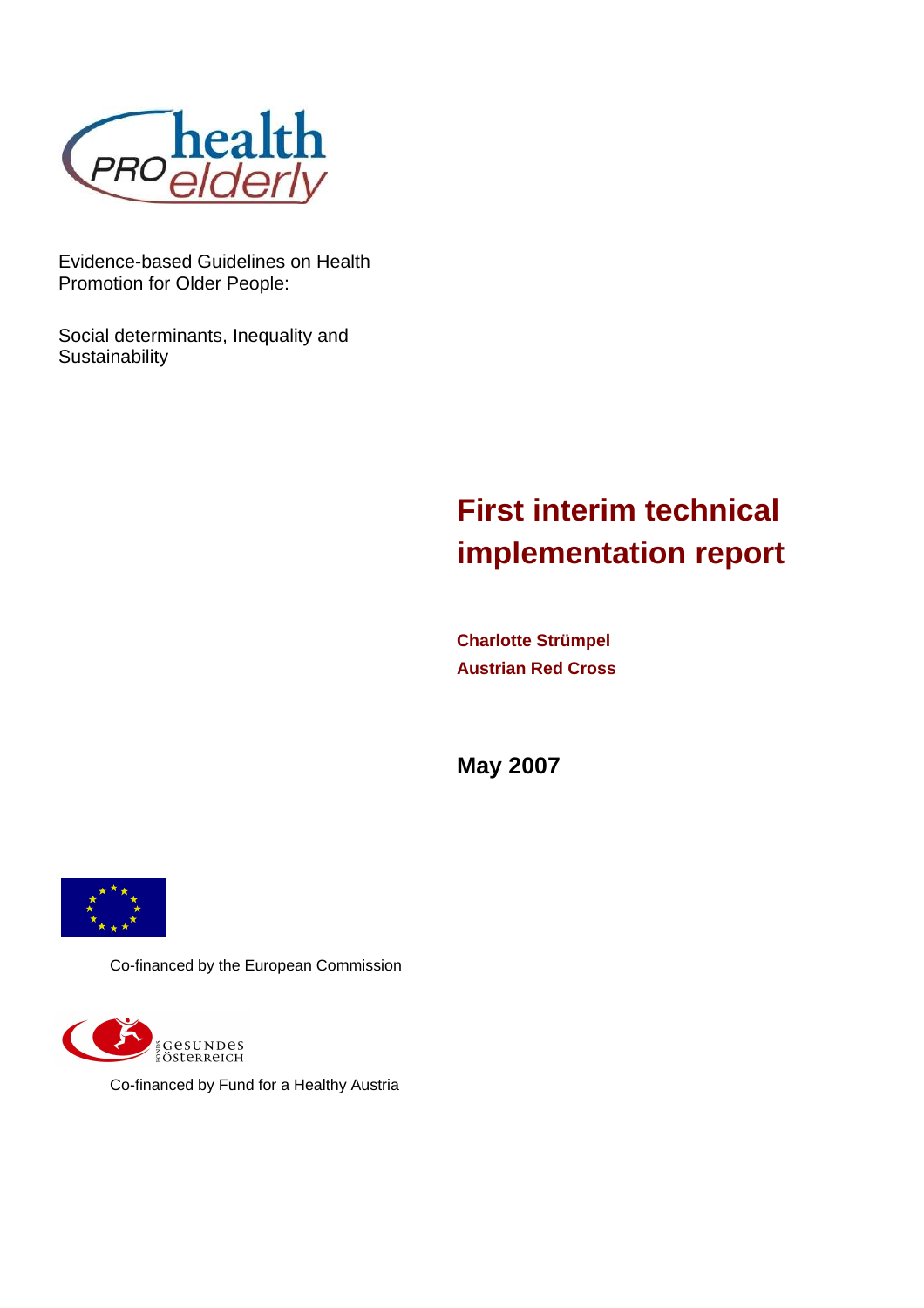

## **List of main partners**

**Austria** 

**Belgium** 

**Czech Republic** 

**Germany** 

**Greece** 

**Italy** 

**Netherlands** 

**Poland** 

Charlotte Strümpel **Austrian Red Cross**, Vienna Monika Wild **Austrian Red Cross**, Vienna Gert Lang **Calculation Contract Cross**, Viennese Red Cross, Vienna Katharina Resch Viennese Red Cross, Vienna

Paul De Raeve **European Federation of Nurses Associations** (EFN), Brussels

Eva Krizova Charles University, Prague

Andrea Kuhlmann **Research Institute for Gerontology, Dortmund** Monika Reichert **Research Institute for Gerontology, Dortmund** Britta Schäfer **Research Institute for Gerontology, Dortmund** 

Verena Werthmüller German Red Cross, Berlin

 Athena Kalokerinou-Anagnostopoulou Department of Public Health, Faculty of Nursing, National and Kapodistrian University of Athens Maria Damianidi Department of Public Health, Faculty of Nursing, National and Kapodistrian University of Athens Vasiliki Roka Department of Public Health, Faculty of

Nursing, National and Kapodistrian University of Athens

Kai Leichsenring emmeerre S.p.A., Padova

Julita Sansoni University of Rome "La Sapienza", Rome

 Trudi Nederland Verwey-Jonker Instituut, Utrecht Katia P. Van Vliet Verwey-Jonker Instituut, Utrecht

Beata Tobiasz-Adamczyk Jagiellonian University Medical College **Cracow**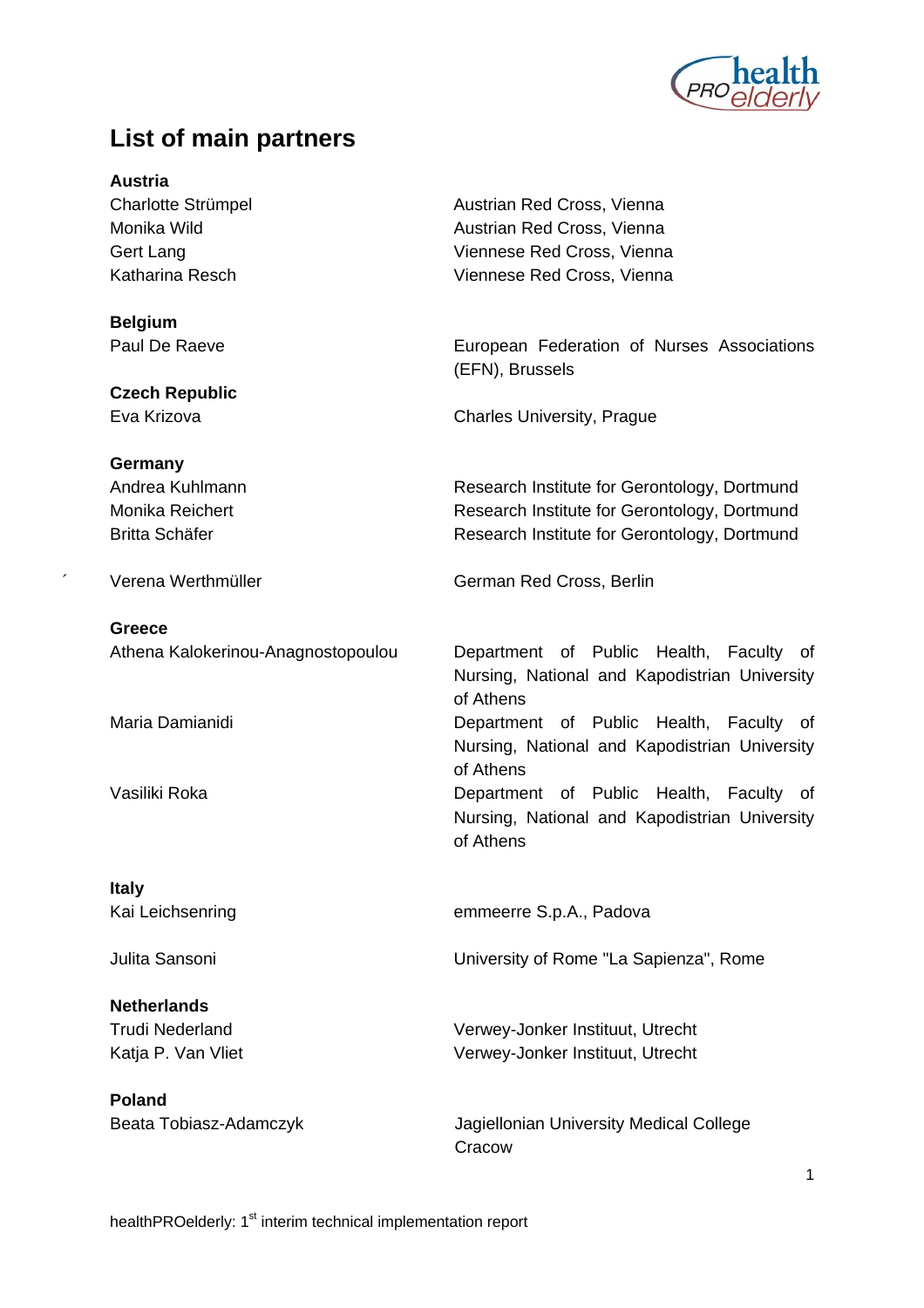

**Slovakia** 

**Slovenia**

#### **Spain**

# **United Kingdom**

Monika Brzyska Jagiellonian University Medical College, **Cracow** Piotr Brzyski Jagiellonian University Medical College, **Cracow**  Barbara Wozniak Jagiellonian University Medical College, **Cracow** Dorota Kilanska **Polish Nurses Association, Warsaw** 

 Zuzana Katreniakova SAVEZ Slovak Public Health Association, Kosice

Helena Blazun University College of Nursing Studies, University of Maribor Peter Kokol **Peter Kokol Example 20** Iniversity College of Nursing Studies, University of Maribor Dušanka Mičetić-Turk University College of Nursing Studies, University of Maribor Majda Slajmer-Japelj University College of Nursing Studies, University of Maribor

Ciril Klajnscek Slovenian Red Cross, Ljubljana

Catalina Alcaraz Escribano Spanish Red Cross, Madrid Carlos Mirete Valmala Spanish Red Cross, Madrid

Jenny Billings Centre for Health Service Studies, University of Kent Patrick Brown **Centre for Health Service Studies**, University of Kent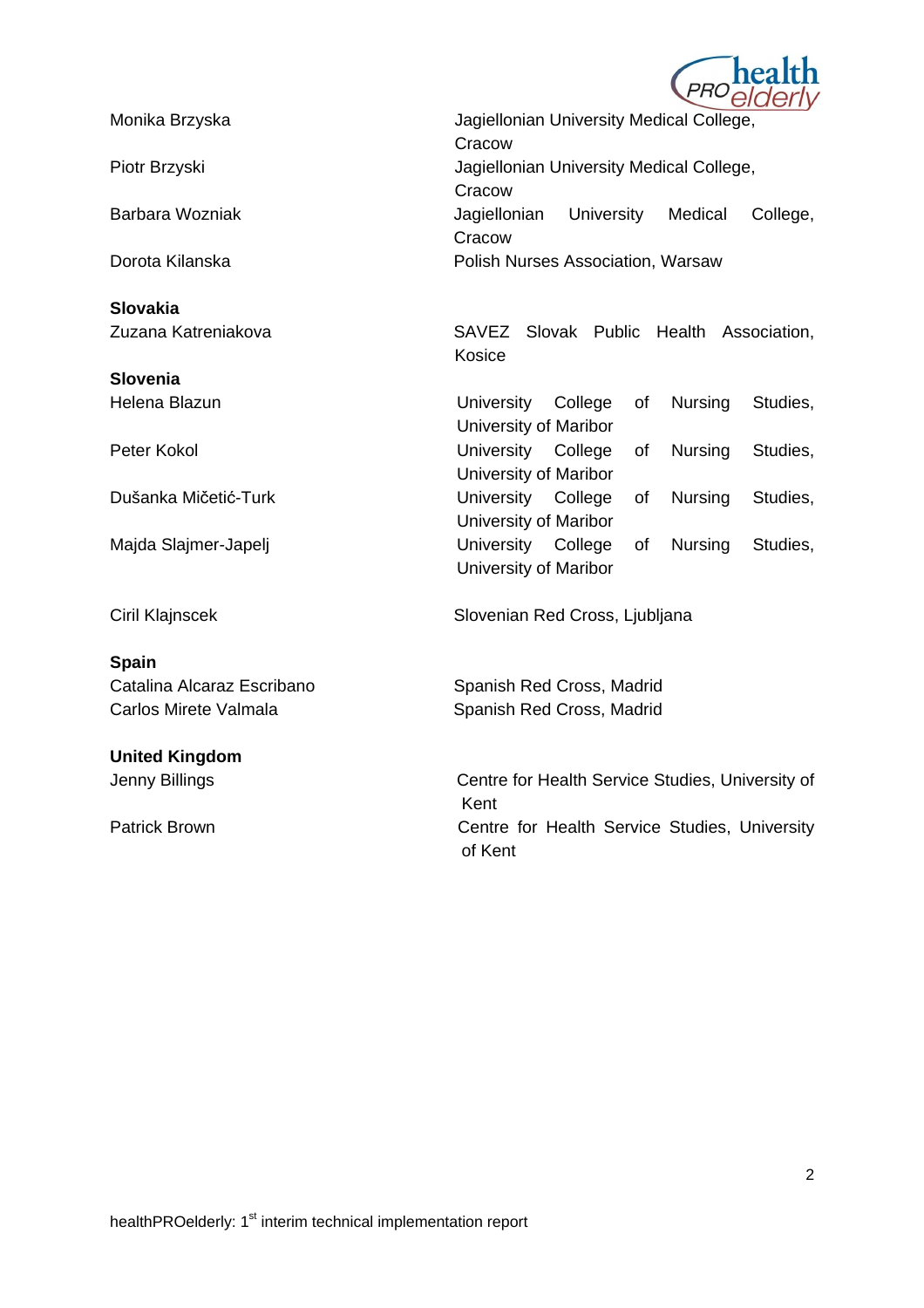

# **Table of contents**

| 2.1. |                                                                       |  |
|------|-----------------------------------------------------------------------|--|
| 2.2. |                                                                       |  |
| 2.3. |                                                                       |  |
| 2.4  |                                                                       |  |
| 2.5. | Work package n°5: Collecting and compiling models of best practice 20 |  |
|      |                                                                       |  |
|      |                                                                       |  |
|      |                                                                       |  |
|      |                                                                       |  |
|      |                                                                       |  |
|      | Table of deliverables                                                 |  |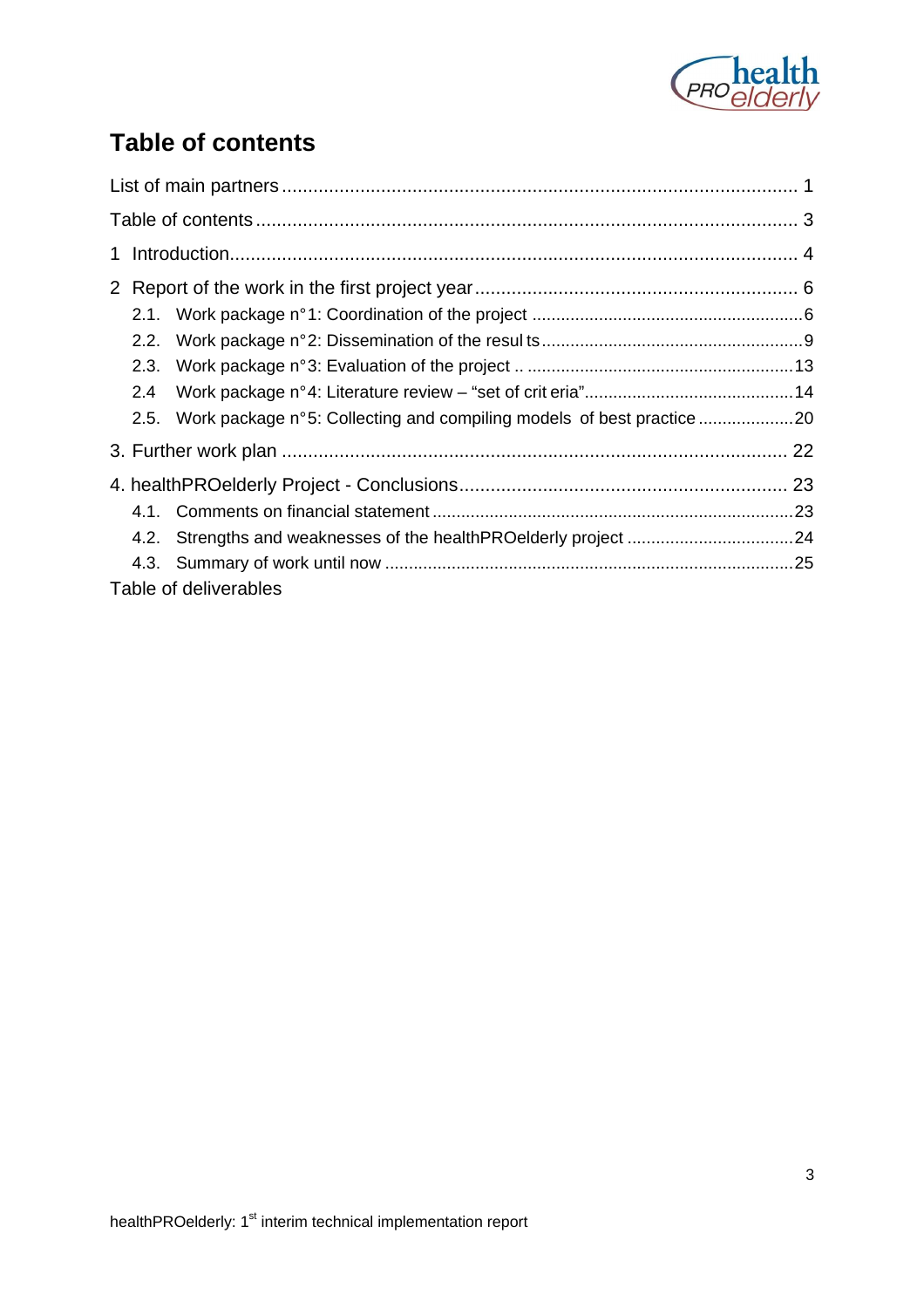

## **1. Introduction**

The project "healthPRO-elderly" has as its overall aim to promote health promotion for elderly through producing evidence based Guidelines with recommendations for potential actors in this field (on EU, national and local level). Health promotion projects for older people which show evidence of sustainability are being identified. Furthermore there is a focus on different target groups of elderly and their specific needs, taking into consideration the vulnerability and the inequalities that the target groups are faced with.

Within the EU Member States, various projects that aim to promote health for the elderly already exist. Most of these projects are of local and national character and do not take the EU wide context into account. This project is gathering information from the partner countries and identifying good practices in the field of health promotion for elderly. There is a focus on those models that have a sustainable approach and which regard socio-economic, environmental and life-style related determinants. Strategically the project focuses on (I) models that have shown to be successful in the implementation, (II) model projects that are to be integrated in the long-term programming and (III) models that target vulnerable groups (taking into consideration socio-economic, environmental and lifestyle related determinants) and address.

The strategic objectives are:

- To focus on (I) models that have shown to be successful in the implementation, (II) model projects that are to be integrated in the long-term programming and (III) models that target vulnerable groups (taking into consideration socio-economic, environmental and lifestyle related determinants) and address inequality.
- To use an interdisciplinary approach between Public Health institutes, several universities and their faculties and institutes, NGO's, geriatric institutes and to establish a network between representatives of science and practice in order to ensure future developments of sustainable projects for the elderly.

The specific objectives of the "healthPRO-elderly" project will together contribute to achieve the overall aim of this project, which is to identify criteria and develop guidelines with recommendations for the sustainable implementation of health promotion projects for elderly people that are applicable in the EU countries. Specific objectives of significant importance for achieving the aim of the project are the creation of a Europe-wide network, enhancement of partnerships and the information awareness rising amongst the relevant stakeholders.

The specific objectives of the projects are: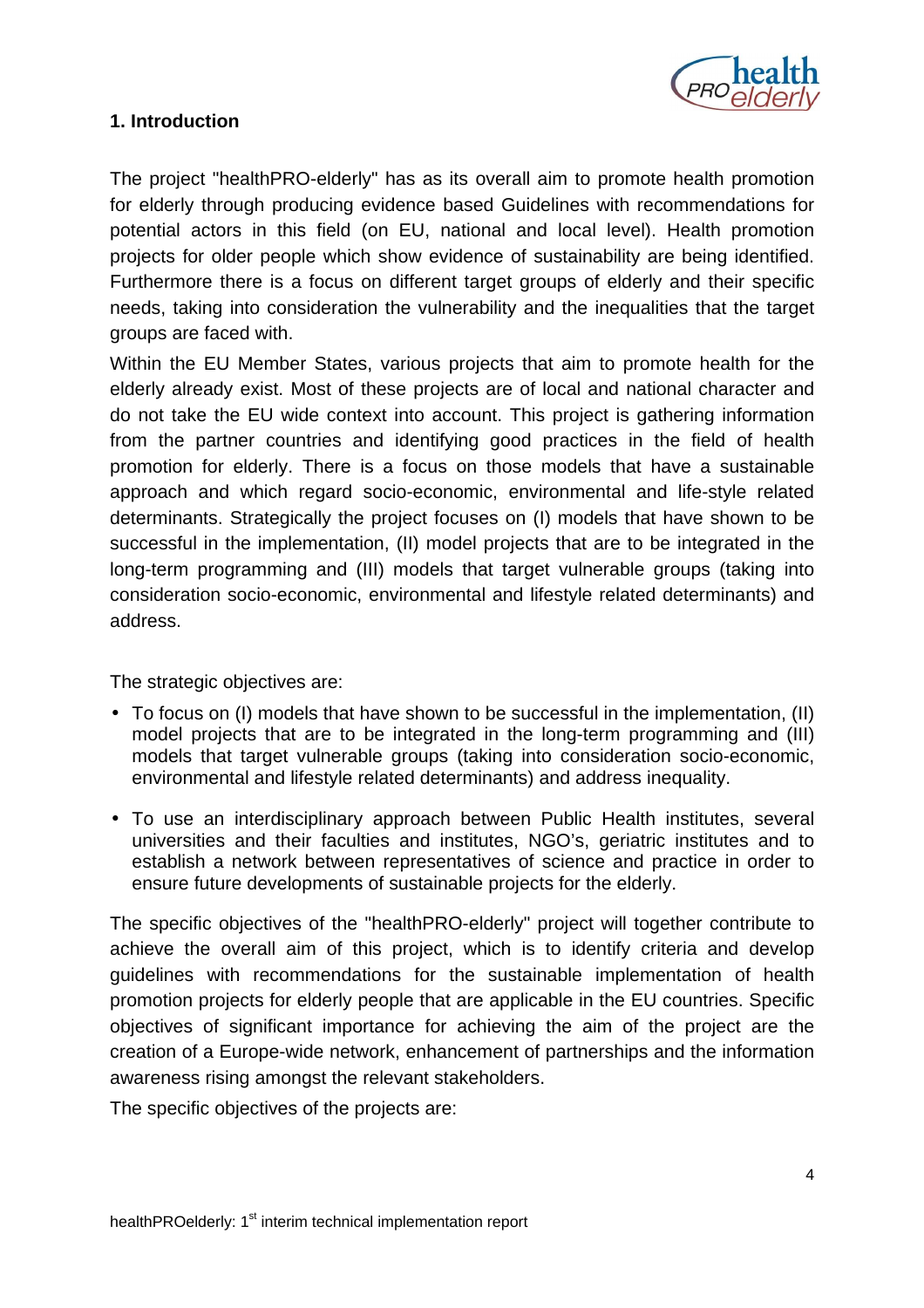

- To summarise the findings of the literature review concerning the determinants of health for elderly people.
- To develop a common vocabulary and a glossary in order to create a terminology and understanding for health promotion projects.
- To develop a set of criteria for the selection of successful models of best practices. These criteria should take into consideration sustainability and social determinants, which have a serious impact on the health situation of elderly people.
- To identify models for health promotion and translate them into a standard scheme, easy understandable to everyone. These models will be available on a website, which will be accessible to the general public.
- To develop a strategic approach to communicate and disseminate the findings of the project and the identified models of best practice for health promotion.
- To inform and raise the awareness amongst experts and authorities throughout the EU about the issue of ageing and the impact of the demographic change on our society.
- To build a network with sustainable partnerships, consisting of Public Health institutes, several universities and their faculties and institutes, NGO's, geriatric institutes and the WHO, at EU and Member State level.
- To develop guidelines with recommendations based on the identified criteria. These guidelines will build around a matrix, which should be used by: health authorities, such as the EU, national and regional governments, institutions and organisations which provide health promotion programmes and projects, social and health professionals, and universities and research departments.

This first interim technical implementation report will report on the project work from April 2006 to March 2007. First there will be an account of the work achieved according to the objectives of the respective work packages. The structure that will be followed is that of the proposed work plan outlined in the Annex I of the Grant Agreement of the project. This will be followed by an overview of the future work plan Finally, the conclusions of the report will include an explanation of the financial statement, reflection of the strengths and weaknesses of the project work until this stage and a short summary.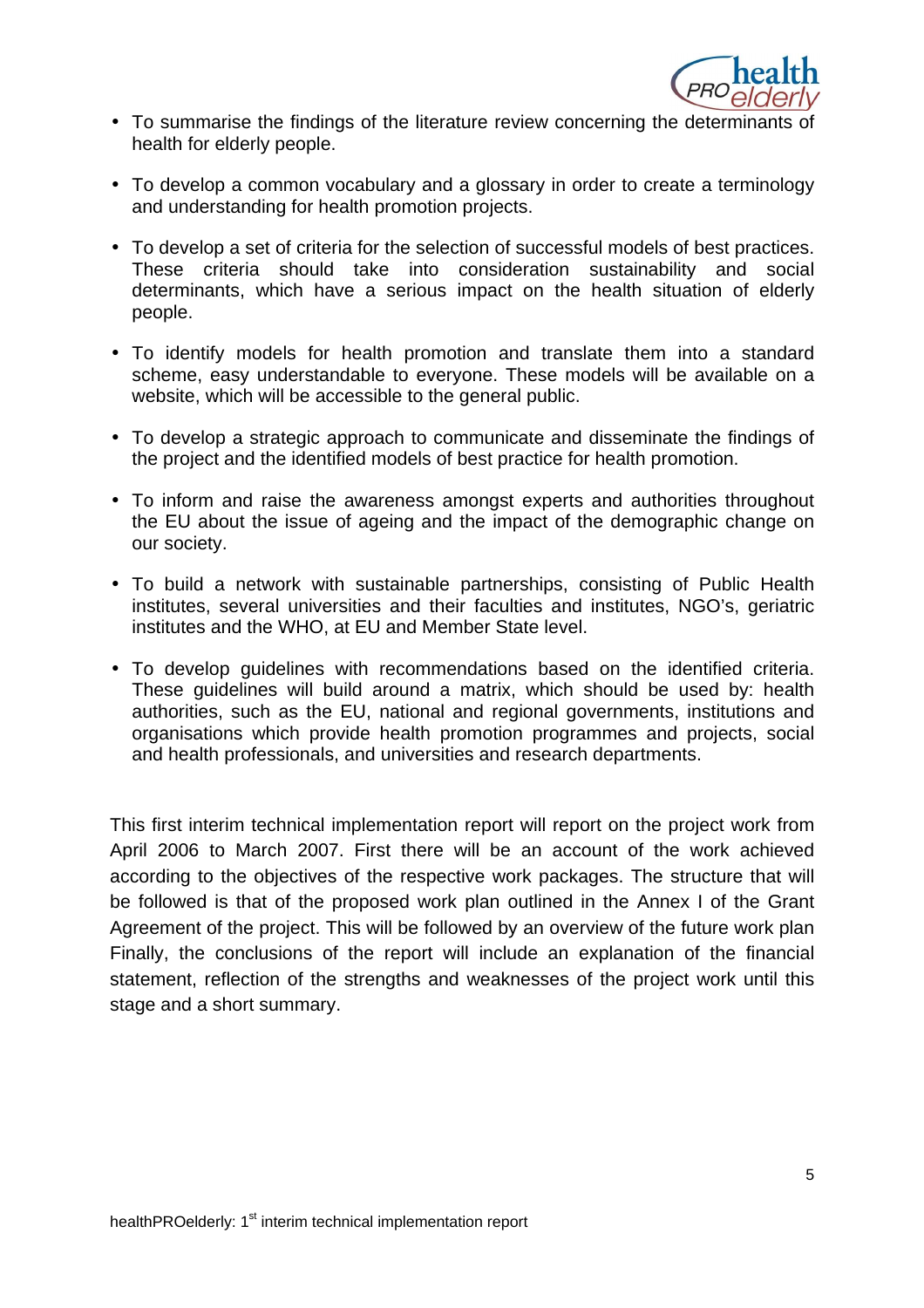

# **2 Report of the work in the first project year**

## **2.1. Work package n° 1: Coordination of the project**

## **Objectives:**

- The project management has been set up using the following tools:
	- o project email-address (healthPRO@redcross.at)
	- o project address list
	- o project meetings
	- $\circ$  minutes of project meetings<sup>1</sup>
	- o detailed time planning sheets
	- o checklists for partners' deliverables
	- o excel-overview of financial information for the ARC's financial department
	- o template for cost statements
- Information is regularly disseminated by emails, in project meetings, by telephone and in bi-lateral meetings (when deemed necessary)
- The website has been established (www.healthproelderly.com)
- Administrative support is provided to partners organizing meetings. As templates they receive registration forms and the participant list. The agenda is always provided by the European coordinator together with the organizing partner.
- Guidelines on tasks for each project phase and time planning are provided (see below)

## **Milestones**

1

| Date            | Milestone                                                             |  |  |  |  |  |
|-----------------|-----------------------------------------------------------------------|--|--|--|--|--|
| Month 2         | 1st Partner meeting - kick-off - (April 2006)                         |  |  |  |  |  |
| Month<br>$12+2$ | 1. Interim technical implementation report and financial<br>statement |  |  |  |  |  |

 $1$  Minutes of the meeting and other internal documents can be accessed through the website: www.healthproelderly.com; Username: hpep1, Password: test.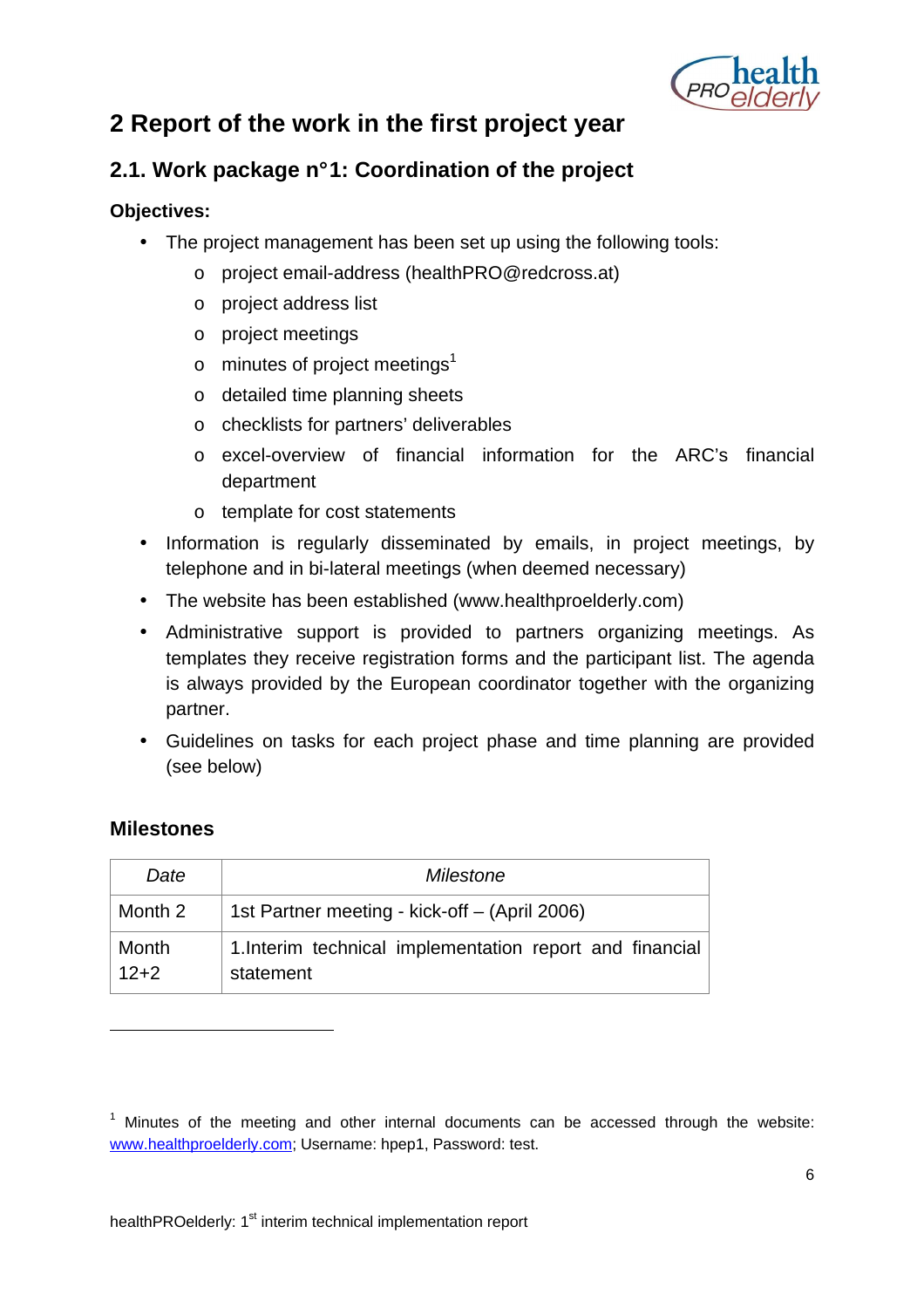

## **Description of work done**

The International Coordinator of the project, Charlotte Strümpel took up her work with the Austrian Red Cross on the starting day of the project (April 1, 2006). The first task was to prepare the kick-off meeting which took place at the end of April in Vienna. The aims of the meeting were to:

- gain a joint understanding of the healthPROelderly project
- get to know each other
- create a good basis for working together throughout the project
- agree on what is to be done in the near future and throughout the project
- To address organisational, financial and administrative questions

After a quite elaborate introduction round, the project was introduced using a power point presentation, which was also made available to the partners for their own presentations of the project (see Annex 7). The whole project and the main deliverables were presented and detailed discussions were conducted and agreements made on the literature research.

The coordinator is continually assuring the flow of communication between the project partners. After the first project meeting a project email address was established (healthPRO@redcross.at) that includes the email addresses of all partners and is updated regularly. All project partners are encouraged to use this email address and to send worthwhile contributions and queries to all. Also, the coordinator is in regular email and telephone contact with all partners. The coordinator continuously provides all partners with relevant information on issues concerning the content of the project, as well as administrative and financial issues. Also, the coordinator is in close contact with the subcontractors who have established the project website (www.healthproelderly.com) and makes sure it is up-to-date.

From the point of view of the project partners (see Annex 6 Evaluation of project) following aspects are in place with respect to the European coordination:

- **Providing targeted information and bringing about mutually shared agreements**
- Facilitating constant and effective communication (regular e-mails)
- Creating a warm atmosphere and making mutual relations as colleagues possible
- Guiding clearly and promptly, even when the parameters change
- **EXECT** Listening and including the views of other project members
- **Sending around examples and sharing drafts of completed work**
- Catering for transparency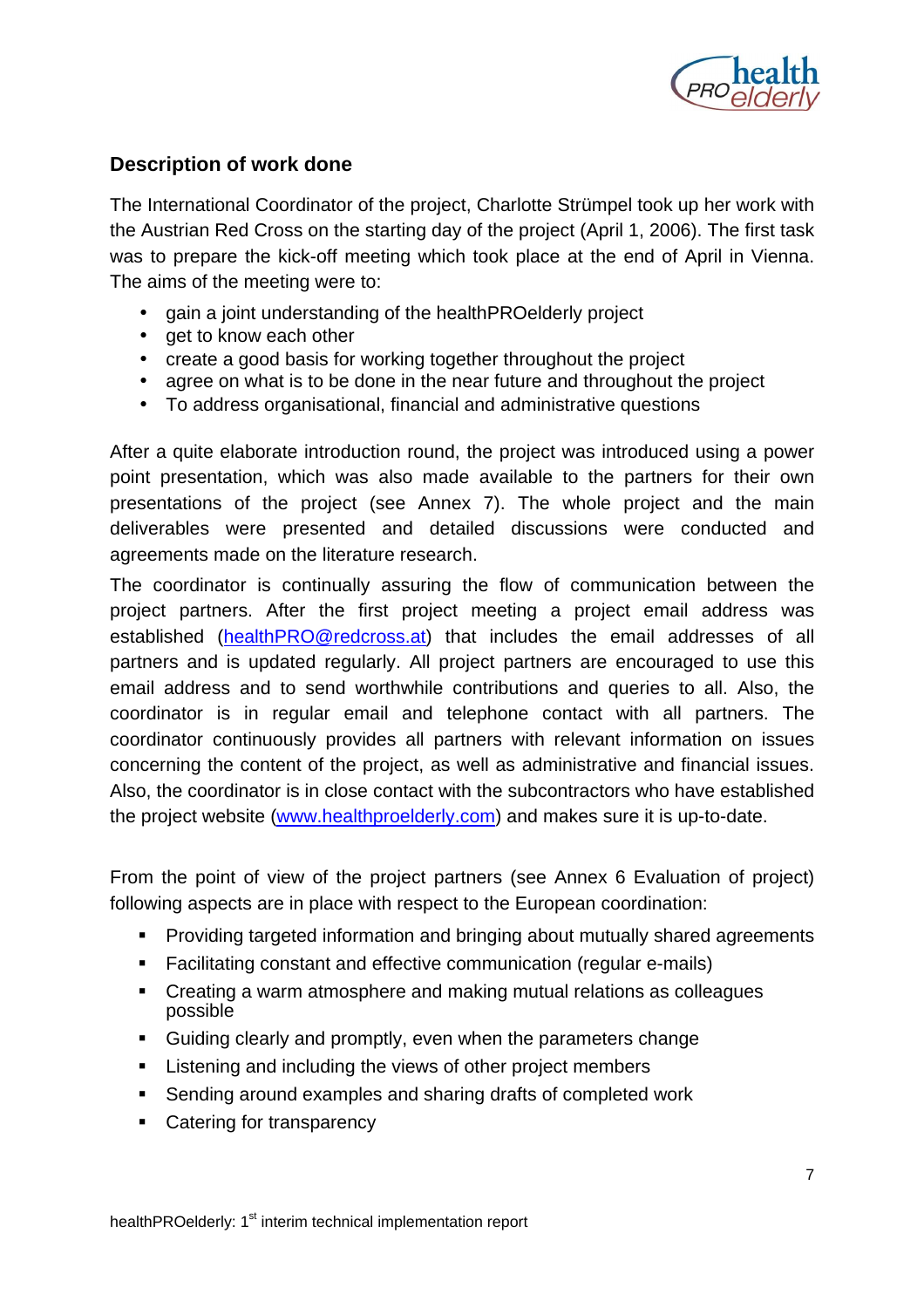

National Boards were set up in each country. In the first partner meeting it was agreed to try to include a wide variety of experts from different types of organisations. The aims of the National Boards are to ensure that the information on literature and models is comprehensive and to help with the dissemination of the project and networking in each country. Also, the national board members are asked to comment on the respective National Reports. The types of experts included vary from country to country. Partners have felt that presenting the project to their National Boards and the National Boards' feed-back have been very useful.

#### **Challenges encountered and steps (to be) taken**

For the coordinator, supporting the work package leaders in managing the work packages turned out to be more work than expected. This is due to the large number of partners, time constraints of work package leaders and language problems. Some confusion was reported by partners concerning decision making. For instance, it was not always clear to the partners whether the work package leader or the coordinator was to take decisions. The goal is for the project coordinator to take decisions together with the work package leader. However, this was not always possible due to time constraints and language problems.

In the course of the first phase it was agreed to create an "advisory group" to help the coordinator take decisions that have to be made quickly and that concern important pillars of the project. The advisory group consists of Monika Wild, Austrian Red Cross, Gert Lang, Viennese Red Cross – two project members who were instrumental in writing the project proposal and Jenny Billings, a strong project partner who does not lead a work package but has supported the coordination with additional tasks throughout the project until now. This advisory group met once between the second and third project meetings and can be contacted on short notice by the coordinator if any important decisions have to be taken. A next meeting is planned to take place during the fourth project meeting in Rom in June.

Another challenge that was encountered was the amount of time and energy that was spent for financial and administrative issues. Apart from taking time at project meetings, these issues were a main focus of bilateral communication between the project coordinator and partners.

There are differences between partners in the ability to meet deadlines that have been set for deliverables of all types. In this connection there has been some frustration with those who have put in a big effort in order to meet deadlines, that some colleagues have not done so. The coordinator will focus on making deadlines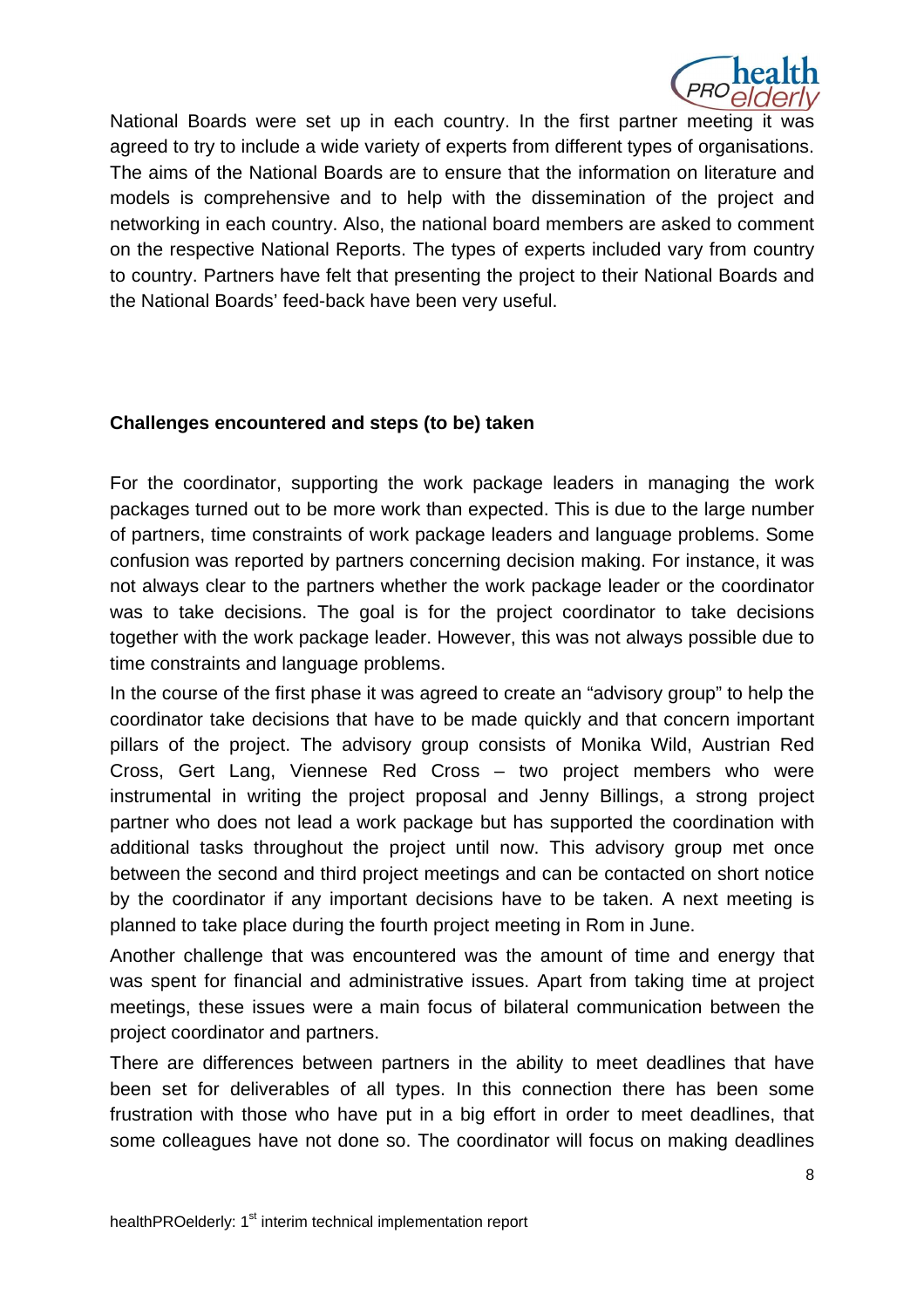

even clearer in the course of the project and will keep on reminding partners of deadlines (before and after).

Concerning using English, most partners English is generally good. However, still misunderstandings took place and clarifications were necessary. Also, this makes indepth discussions on theoretical and conceptual issues difficult at times. While many partners have their reports translated and the written English is generally good, there is still a necessity for English editing. The UK partner have taken over this task until now, however there has been no budget allocated to English editing and this issue still needs to be solved.

In two countries where there were two project partners, some communication and coordination problems have evolved. The coordinator has tried to help solve these by talking to both parties at project meetings and between and in encouraging them to coordinate their activities. This has partly worked.

## **Deliverables:**

- Three project meetings have been carried out in Vienna, Prague and Maribor
- Two project meetings already have fixed dates: Rom, June, 14. and 15. 2007 and Berlin, 31. January and 1. February, Berlin.
- Guidelines have been established for each project phase and time planning sheets
- Partners have been encouraged to establish National Boards each country has national boards
- Countinuous liasing with evaluator. A first evaluation report has been produced by the evaluator after phase 1 as well three short reports after each project meeting.

## **2.2. Work package n° 2: Dissemination of the result s**

## **Objectives**

- The aim of this WP is to inform and to promote the project and its content, findings and outcomes to all relevant stakeholders and decision makers.
- The project leaflet was printed in German, English and Polish and is also available in Greek and Italian.
- The website was launched.
- **Partners have already presented the project on many occasions and some are** in the process of writing articles on the project. A publication on the basis of the reports of the first phase is being planned.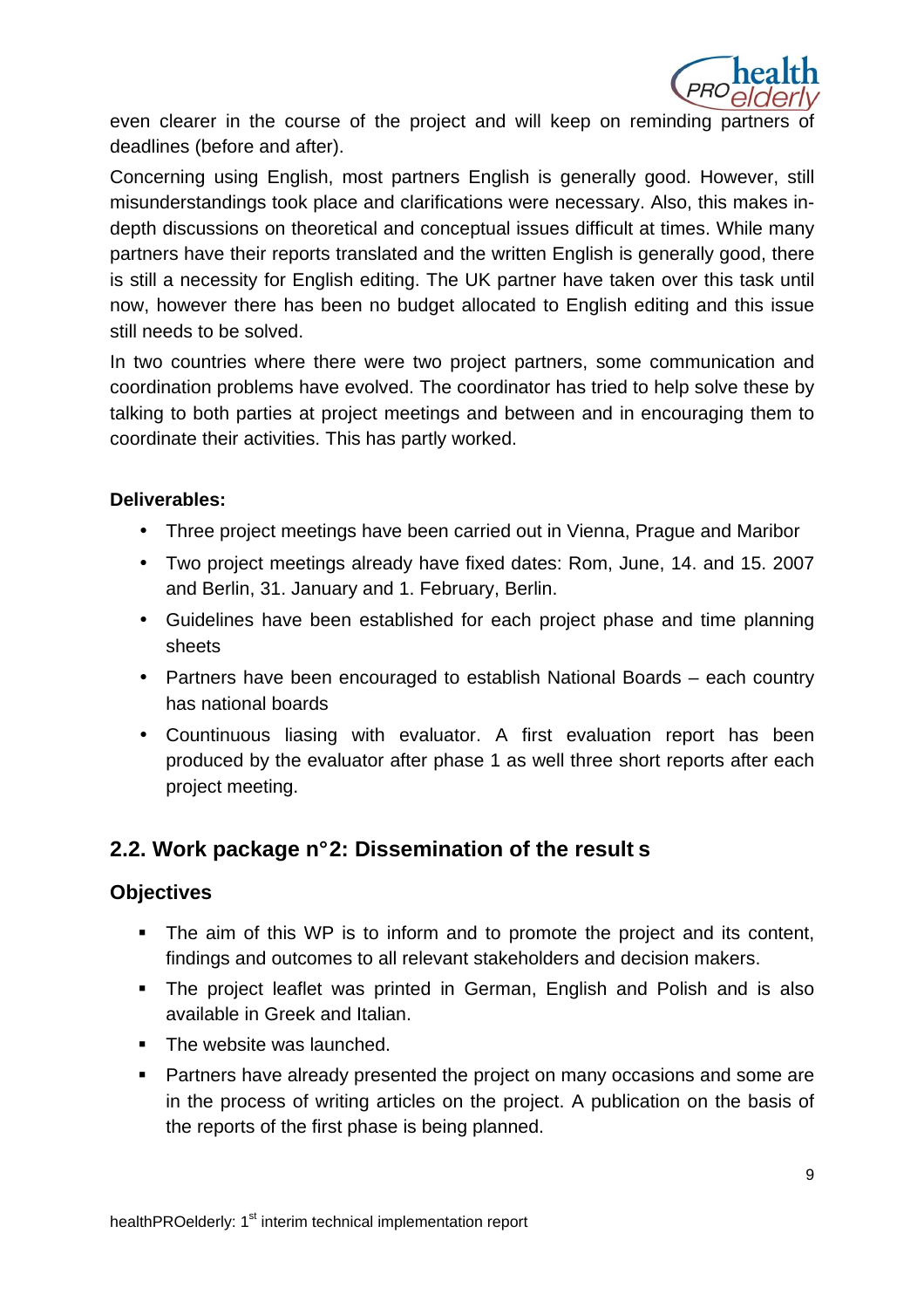

## **Description of work**

The European dissemination is mainly the responsibility of the European Coordinator. All partners are actively involved in the national dissemination and most partners have already also contributed to international dissemination. Partners are responsible for the dissemination of the project in their respective country.

The setting up of the website was sub-contracted and has already been achieved. During the first project meeting partners were asked to contribute their ideas to the website with respect to contents, structure and functions. After the subcontractors made a suggestion for the website, it was presented at the second partner meeting and partners could give their contributions with respect to improvements. The website will contain all relevant information of the project, such as national reports, and it will inform about phases/work packages etc. The finished national reports (see below) will be available for download on the website shortly. The database for work package 5 is currently being prepared by the subcontractors. As suggested by some of the partners, there is an internal area which is accessible only to project partners that includes all relevant internal documentation (grant agreement, presentation of project, minutes of meetings, presentations given during meetings, evaluation reports, etc.) $<sup>2</sup>$ .</sup>

The project leaflet was prepared and printed in English. In this case also drafts were sent around to be okayed by all partners. A pdf-format was made available to partners to use the leaflet design to translate it into their own language. The leaflet was translated into German, Polish, Italian and Greek and printed in German and Polish.

The national boards that were established in each country (see above) also proved to be a good basis for dissemination on a national level. All partners presented the project to their National Boards and distributed leaflets to them for further distribution. Apart from that, partners have been quite active in disseminating information about the project nationally and internationally.

Examples for this are on a European level (for a more detailed account see Annex 9):

1

 $2$  Minutes of the meeting and other internal documents can be accessed through the website: www.healthproelderly.com; Username: hpep1, Password: test.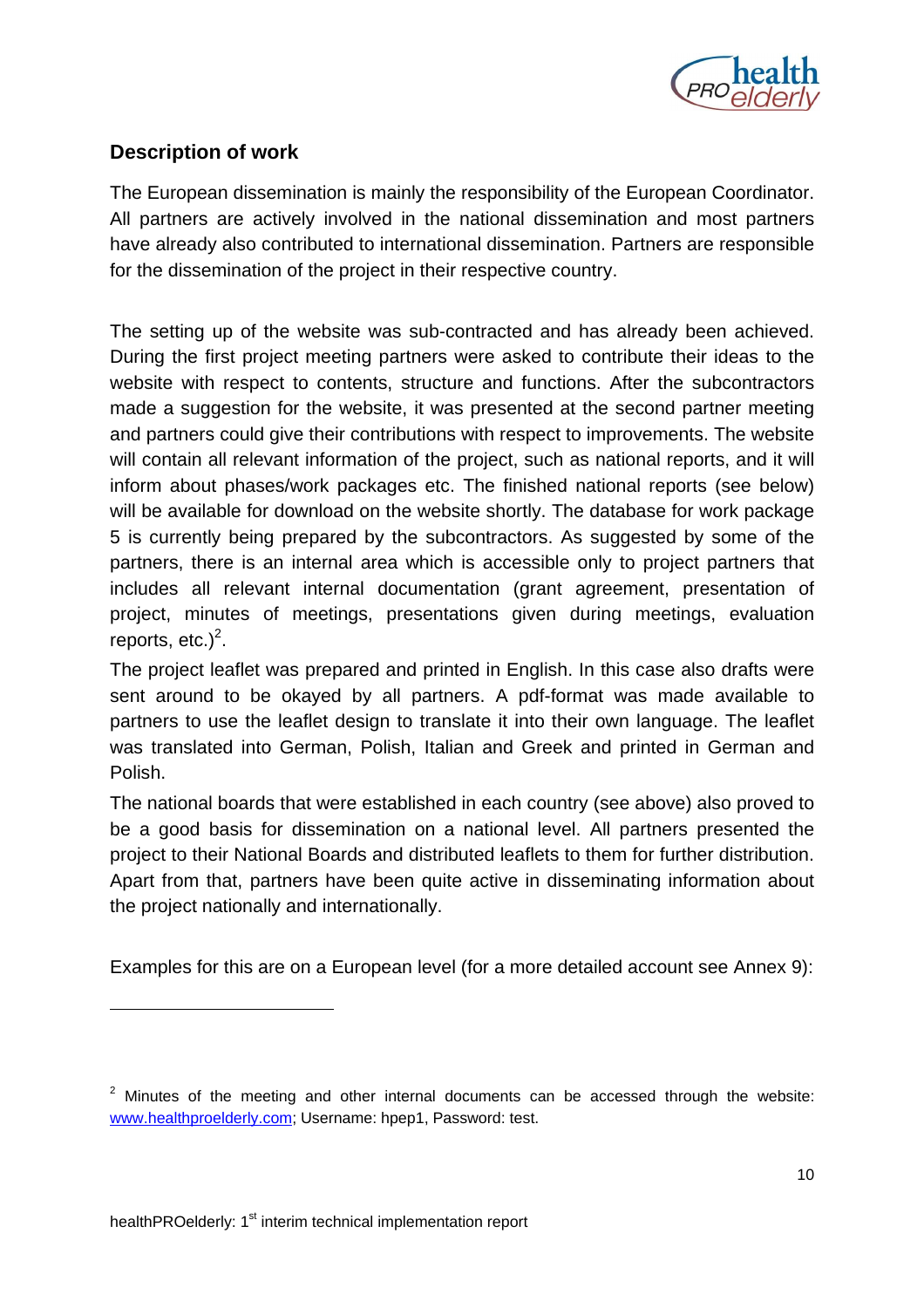

- The European Coordinator has linked up with the "Healthy Ageing" project, has attended a meeting in Helsinki in October, 2006 and represented the healthPROelderly-project there. The Italian partner attended the Rom meeting of "Healthy Ageing" project and kept up the contact between the projects.
- The European Federation of Nurses Associations presented the project within the Council of Europe Health Grouping on 31.1.2007
- The Polish and Slovakian partners will represent and disseminate the project at the EUPHA-conference in October 2007 in Helsinki.
- The European Coordinator will present the project in October 2007 in Budapest at the Conference "The ageing population in the European Union – A challenge for the Red Cross and its partners".
- The Slovenian team presented healthPROelderly in Budapest, 9/12/2006 at an international conference for teaching staff of University nursing schools (30 participants) and included information about the project into a further training program for nurse teachers in Styria (Austria).
- The project will also be presented at the European Interprofessional Education Network in Health and Social Care (learning together to work together) , which will be organized at the Jagiellonian University, Cracow 12- 14 September 2007.

Examples for dissemination activities on the national level are:

- The Austrian team presented healthPROelderly at the GEFAS-Congress in Graz; 12/10/2006 and at the Austrian and German Geriatric Congress in Vienna, 11-13 May and published two articles in the Austrian Red Cross Journal. (see Annex 9)
- The Czech team presented the project at a University research conference (14/11/2006), 3rd Faculty of Medicine, Prague and during a course on "Promotion of Healthy Ageing - Age Mainstreaming and Community" at the Institute of Postgraduate Medical Education, Prague, 7-8/11/2006.
- The Slovak team presented the project (poster) at the Second national SAVEZ conference in Kosice,, 21/9/2006 (80 persons); information was also disseminated via the SAVEZ website (http://www.savez.sk/).
- The Italian team presented the project at the University of Rome "La Sapienza" during a study day on elderly (nursing and medical students).
- In Greece the project was presented in the Conference on Community Nursing 9-10 March, 2007 and in the Panhellenic Congress of the National Nurses Association on 7/5/2007.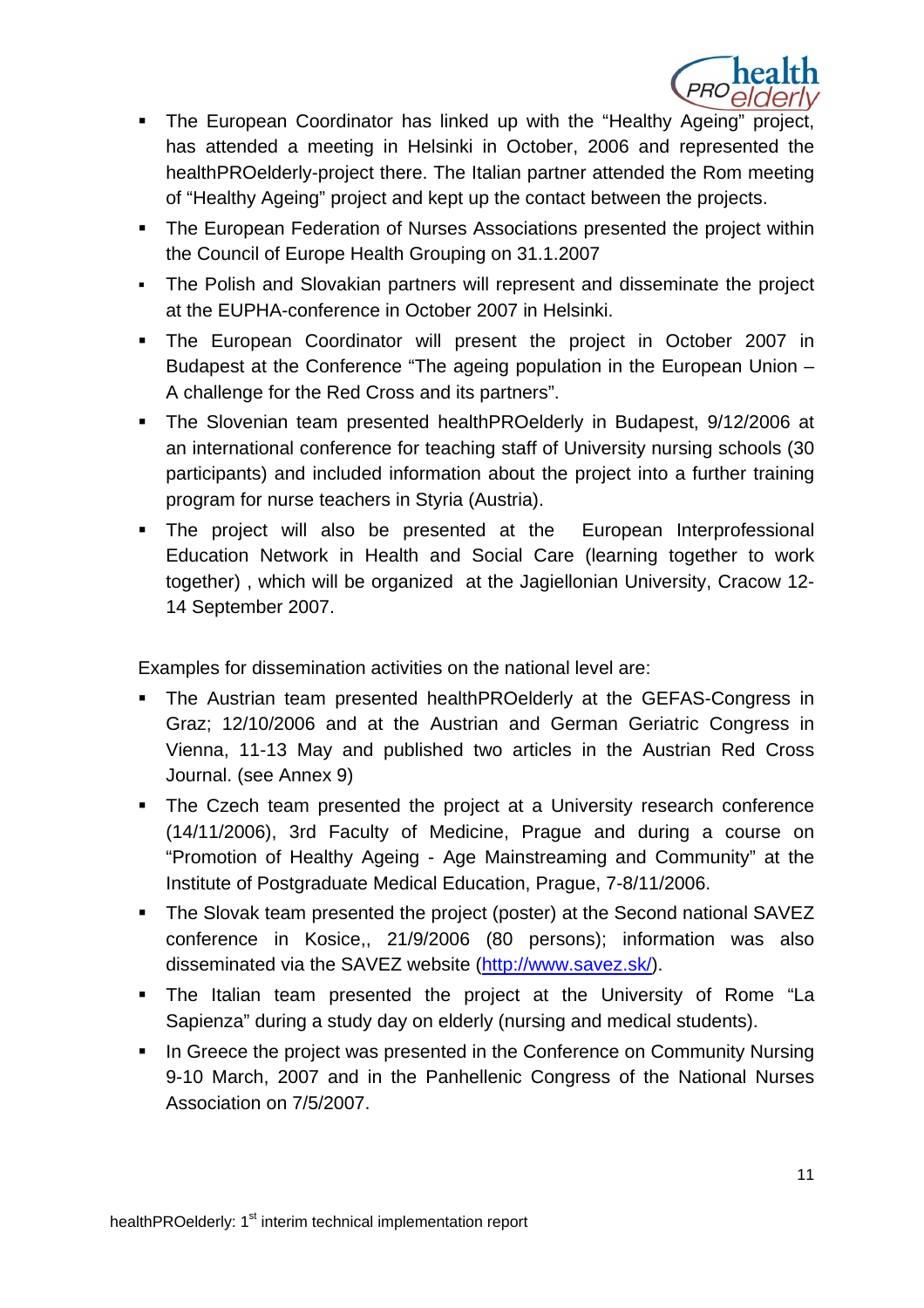

## **Challenges encountered**

Dissemination activities have been going very well for the beginning phase of a project where mostly the project structure and plan can be presented. Partners are being active in presenting the project and presenting the results of the literature review. The launch of the website went well.

No major challenges have been encountered with respect to dissemination. However, some partners have been more active with the dissemination of the project than others. This is mainly due to the fact, that in countries with much information on the area of health promotion for older people (e.g Netherlands, Germany, UK), the presentation of a project in an early phase of project does not make as much sense as in countries with less material on the subject. Partners in these countries are just starting their dissemination activities now using the results of the first phase of the project.

#### **Milestones**

| Date     | Milestone                                       |  |  |  |  |
|----------|-------------------------------------------------|--|--|--|--|
| Month 3  | Launch of website – October 2006                |  |  |  |  |
| Month 14 | Launch of online database $-$ is being prepared |  |  |  |  |

## **Deliverables**

The deliverables for this WP are:

- Website has been set-up (www.healthproelderly.com). Is being updated regularly
- Information leaflets are available in English, German, Greek, Italian and Polish
- Articles in national health related magazines and journals in the respective partner language (are in preparation with respect to results of Phase 1))
- Power point presentations and abstracts of lectures and workshops at conferences and fairs (see above and Annex for details)
- Further presentations in a wide variety of conferences and meetings planned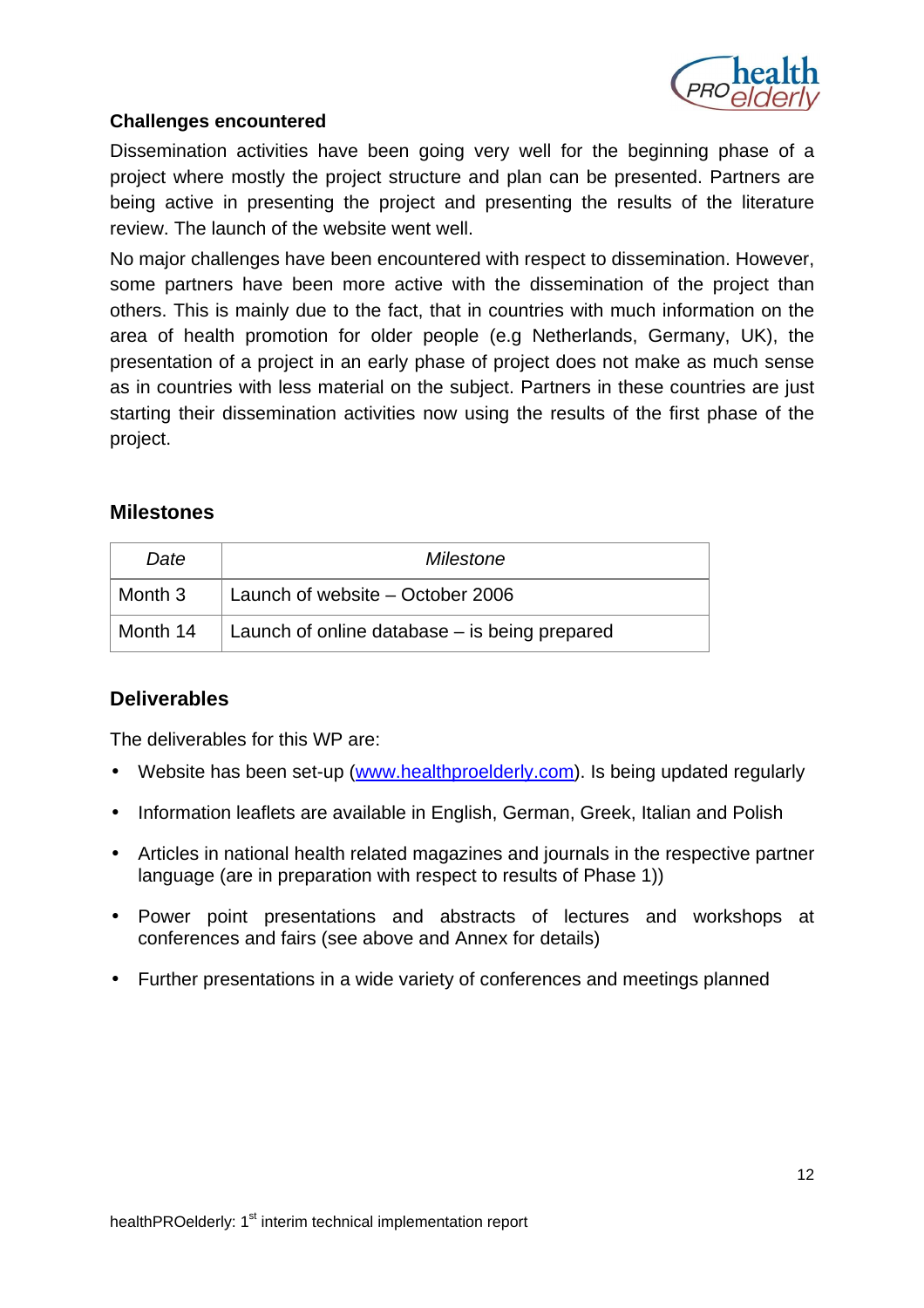

## **2.3. Work package n° 3: Evaluation of the project**

## **Objectives**

The aim of this work package is to monitor and evaluate the results obtained by the project's single work packages, i.e. whether both the process and the objectives defined in the proposal have been implemented and realized. This means to address both the project partners and the other stakeholders of the project with a mix of evaluation methods.

## **Description of work**

The evaluator took part in the kick-off meeting and introduced the evaluation using a power point presentation (see Annex 7). After all three project meetings partners were asked to fill in the evaluation form and a summary was provided by the evaluator within a month after each meeting. A comparison of all three meeting evaluations is found in the first report for monitoring work in progress and work packages. Rather than having a six-monthly evaluation report as originally planned, it was agreed that it would make more sense to have a report at the end of each project phase. The first report for monitoring work in progress and work packages was provided in February. The second one is being planned for the end of June, together with the yearly report of the output of work packages. Interviews and a group discussion will be conducted by the evaluator with partners in the fourth project meeting in Rom on June 14/15. 2007.

#### **Challenges encountered**

Concerning the evaluation no major challenges were encountered.

#### **Main results of evaluation report**

Summarizing the evaluation, the view of the project partners and of the evaluator is that the project is going well, the work process and main deliverables are roughly on time and there are many benefits connected to the project. There are some issues about meeting deadlines, having in depth discussions on certain themes and on decision-making which leaves room for improvements (see evaluation report in Annex 6). The results of the SWOT-analysis from the evaluation report are reported below in Chapter 4 of this report.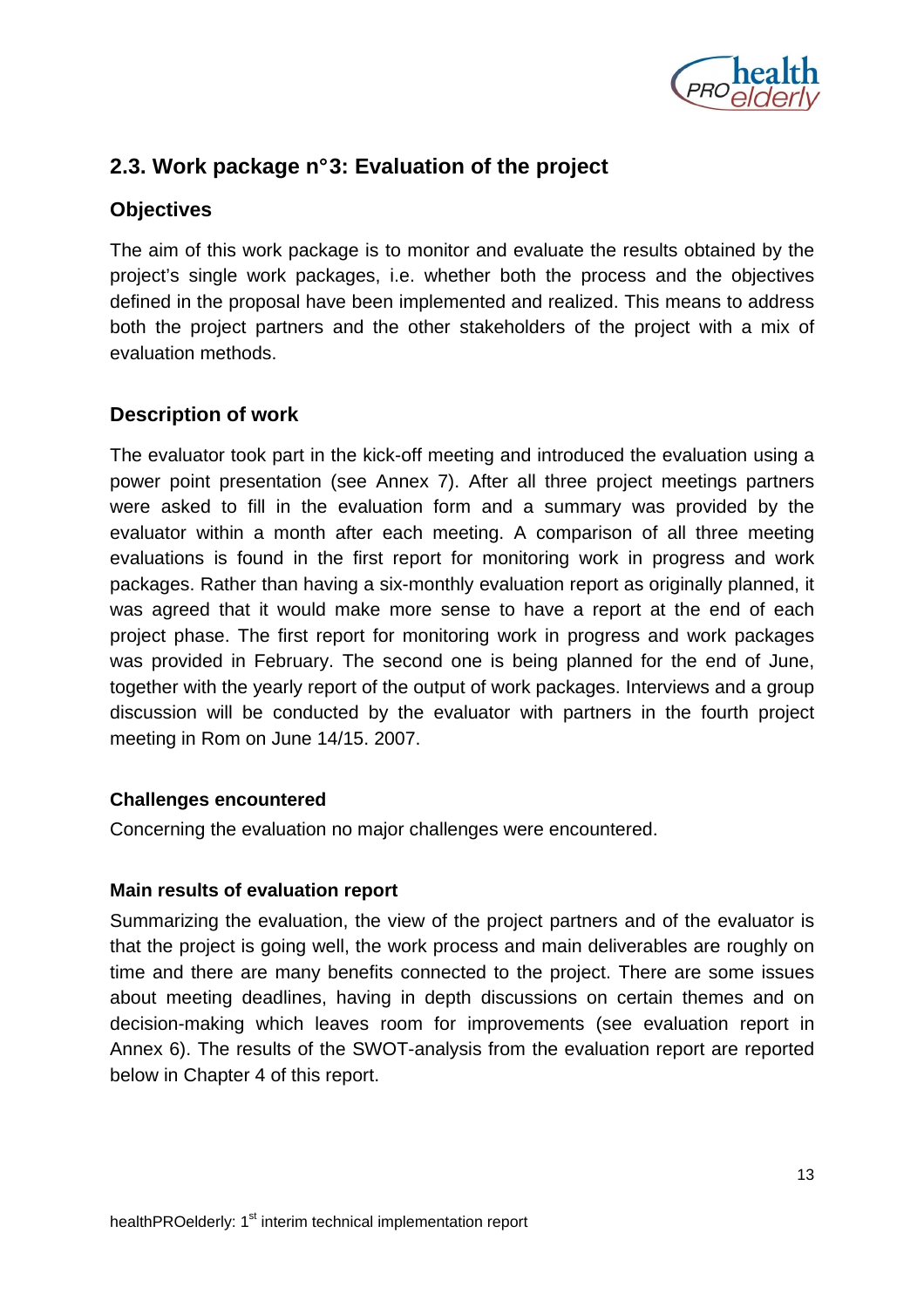

## **Milestones**

| Date             | Milestone                        |
|------------------|----------------------------------|
| February<br>2007 | First report of work in progress |

## **Deliverables**

- First report of work in progress in relation to the development of the network, partnership (based on questionnaires, SWOT analysis)
- Questionnaire for project meetings and summaries of evaluation of three project meetings
- Planned: Second report of work in progress in relation to the development of the network, partnership and yearly report of output of work packages as against planned activities and results (based on one group session in Rom meeting, individual interviews, questionnaires, SWOT analysis)
- Evaluators participation in the first project meeting is completed and in the fourth project meeting is planned

## **2.4 Work package n° 4 (Phase 1): Literature review – "set of criteria"**

## **Objectives**

While originally the main focus of the literature analysis was to analyse health determinants, throughout the first partner meeting it became clear that the focus of the literature analysis needs to be expanded to be able to provide the basis for the further work in the next phases of the project.

The objectives of this phase as agreed on in the first project meeting were to:

- give an overview on the state of the art of health promotion for older people in the different countries
- give an overview of policy issues and research on health determinants with a focus on older people
- develop a common vocabulary and glossary in order to create a common terminology and understanding.
- develop a set of criteria for the selection and collection of models of best practice for work package 5 (Phase 2).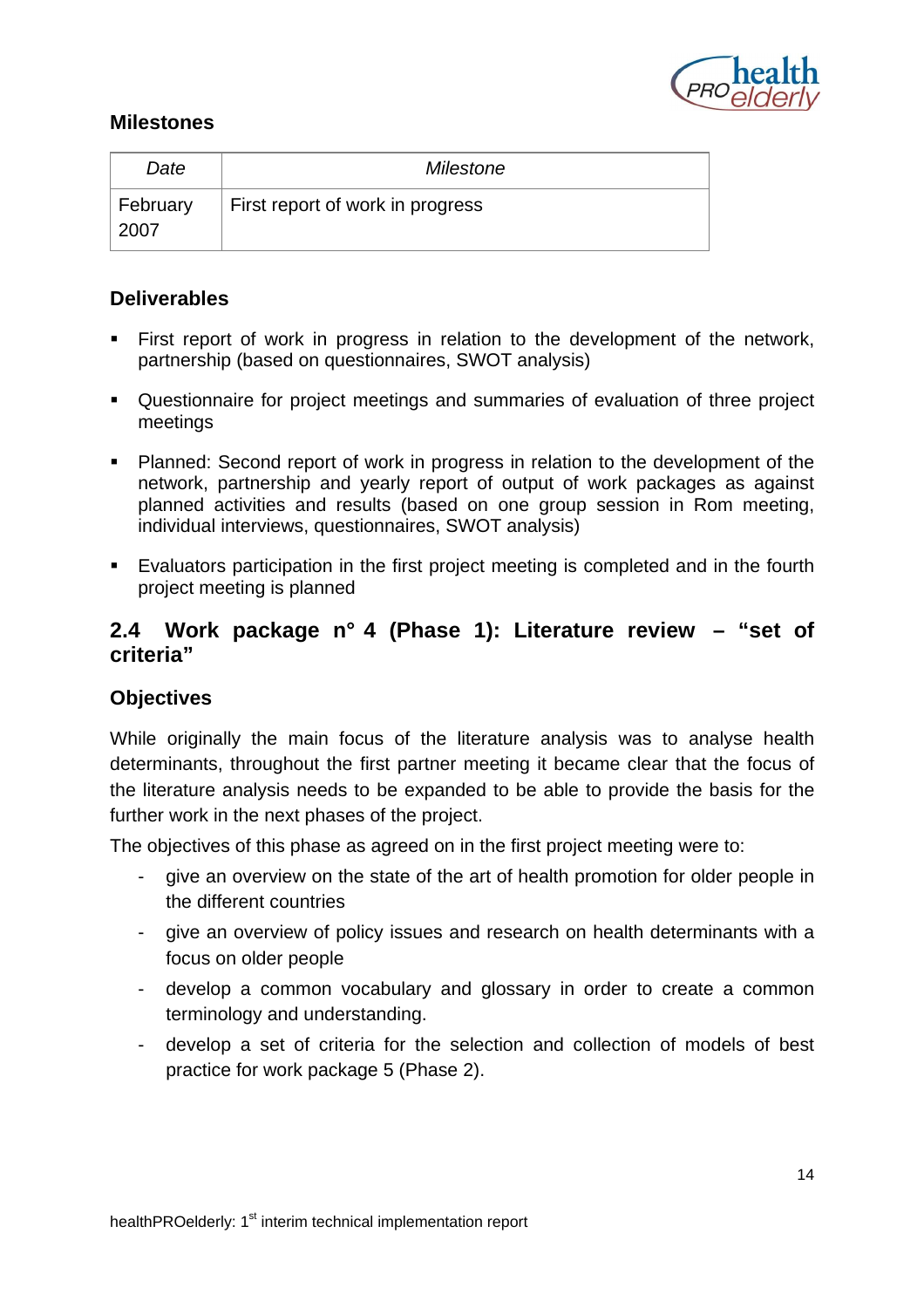

## **Description of work**

The tasks carried out in this phase turned out to be more elaborate than originally planned. In the first meeting, it was planned to collect literature and to record the main results in a database and then to summarise the main trends. However, in the course of the work on the literature, it became evident, that it was also important to describe some of the results of the literature in more detail. This was necessary for two reasons: 1) to gain an overview of the issues that have been discussed with respect to health promotion of older people in each country and 2) to gather evidence on the criteria needed to choose the models of good practice in the second phase of the project.

While the main planned deliverables of the project in the project proposal were a summary of the main trends of the literature overview, a glossary and criteria for choosing best practice models, in the course of the project's work, some more deliverables were agreed on:

- An excel database with quantitative details on searched literature in each country
- An aggregated database of all countries
- National reports, summarising the main findings of literature in each country
- A European report summarising the main findings of the above mentioned deliverables, including a chapter on the analysis of the aggregated data
- **Glossary**
- Criteria for choosing the models of good practice in Phase 2

On the basis of group work done in the first project meeting, the work package leader, together with the European coordinator and the two Austrian partners compiled guidelines on how to go about the **literature search**. These were changed and augmented after the second project meeting, including outlines for national reports and the European report (see final guidelines in Annex 5). The literature review was carried out as outlined by the participating partners in their respective country and the reports and documents in the respective language of the country were used.

The review focussed mainly on scientific literature, but it was agreed that professional journals, grey literature as well as other types of literature would also be useful – especially in countries where there is little information on the health promotion of older people as yet. Countries where there is already a wealth of literature such as Germany and the Netherlands focussed only on scientific literature.

The literature overview consisted of reviewing literature on health promotion for older people in each partner country. Literature on health determinants and policy issues was also included. Some information on each piece of literature was recorded by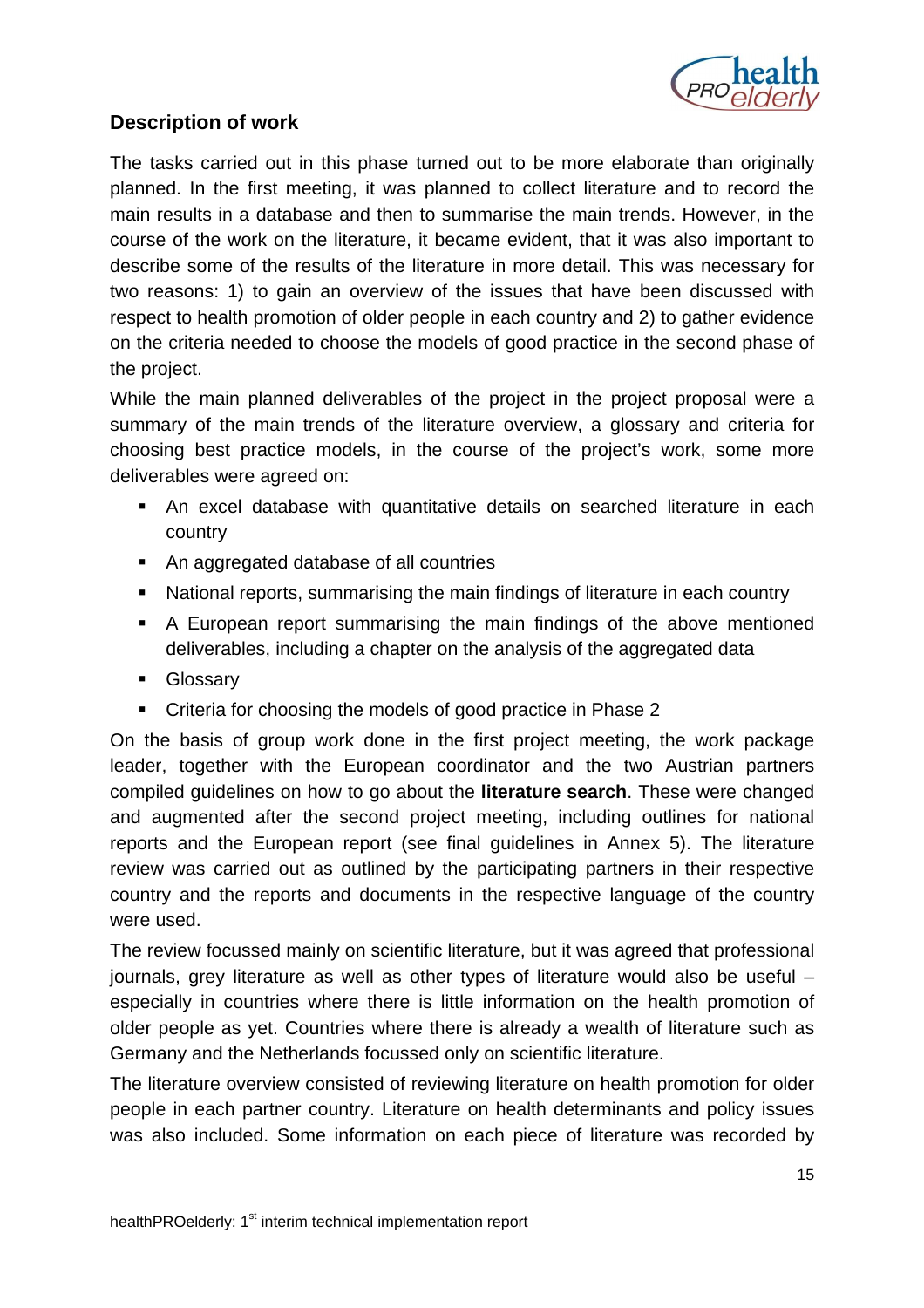

each partner in an excel database that was developed by the Research Institute of the Austrian Red Cross. Information included: authors, title, a short abstract, the discipline, the main themes addressed as well as some transversal issues that were defined as relevant for the project (see Excel Table on enclosed CD). Each partner consulted databases, libraries and their national boards for relevant literature. They then entered the required information in the excel database.

Finally, they reviewed the literature in detail and summarised the main findings in the national reports. Partners were asked to make notes on the main findings of the literature they found (a format for taking notes on each article was provided to the partners by the coordinator, but its use was not obligatory).

The structure and contents of the **national reports** were agreed on in the second project meeting and finalised in the third project meeting. A template with a detailed structure was provided to the partners. The detailed structure was seen to be especially important in order to facilitate a comparative analysis while preparing the European report. The agreed contents of the national reports ncluded an overview of policy issues, an overview of results on health determinants in each country as well as descriptions of findings according to themes of areas of health promotion for older people and transversal issues. These themes and transversal issues were agreed on in the second project meeting, based on which literature and themes had already been found, and included:

#### Themes

Promoting mental health

- Addressing depression
- Addressing stress and burn-out
- **Cognitive issues: memory training**
- Self-respect / dignity
- **Emotional support**

#### Empowerment

Social participation – inclusion

- **EXECT** Life long learning / education of older people
- **Social support / networks**
- **Self-help groups**
- **•** Volunteering

#### Lifestyle

- **Nutrition**
- Physical activity
- **Sexual activity**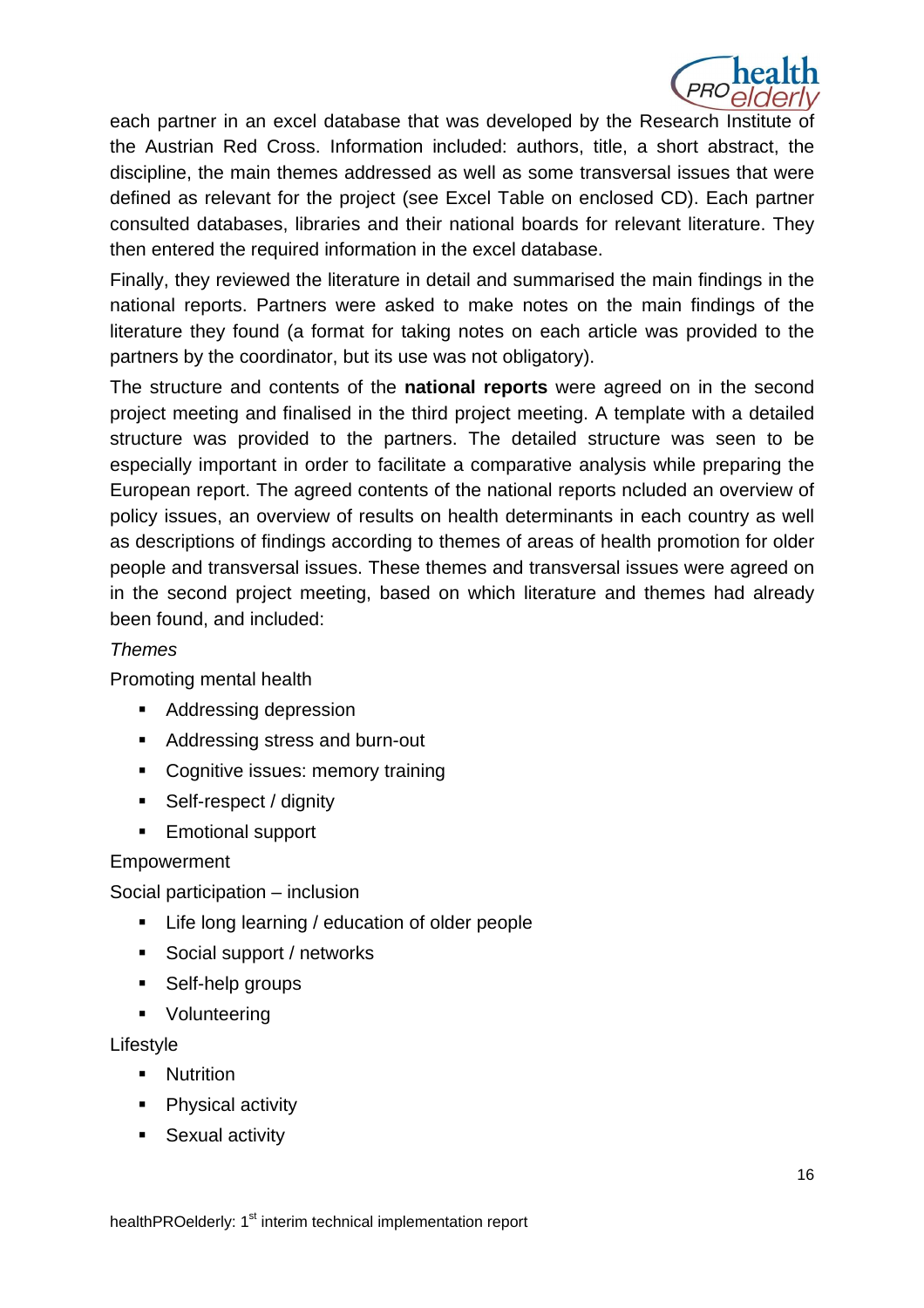

- **Smoking**
- **Alcohol**
- **Drugs**
- Safety e.g. prevention of falls, accidents and injuries
- **Preventing abuse/violence against older people**
- **Prevention of disease**

## Transversal issues

- Research Methods
- **Strategies of health promotion**
- **Settings**
- **Inequality/ Diversity**
- Gender Issues
- **Sustainability**
- Cost-effectiveness
- **Consumer involvement**

The national reports are the basis for the European report that is now being written. Different chapters are being prepared by different partners.

The **glossary** (see Annex 3) was developed in the following way: In the first project meeting terms were collected, that were deemed relevant to the healthPROelderly project by the partners. Individual partners volunteered to collect definitions for individual terms. A format was compiled for partners to fill out for each term. Existing health promotion glossaries (public health, health ageing project etc.) were used as well as other, individual sources to fill in these terms. These terms were first reviewed by the designated glossary group (4 partners) and then reviewed by all partners and discussed in detail during the third project meeting. The Slovak Partner has been coordinating the collection of the glossary. The glossary is work in progress – and will be still augmented -, but it has already helped partners in different phases of the project, such as during the literature search and also in looking for models of good practice.

The **criteria** (see Annex 4) for choosing models of good practice are the link between the first phase (WP4) and the second phase of the project (WP5). Partners were asked to make notes on possible criteria while reviewing the literature. In the third project meeting three small groups of partners elicited criteria on the basis of the evidence identified during the literature review in their countries. The results of these three groups were then brought together in plenary during the project meeting and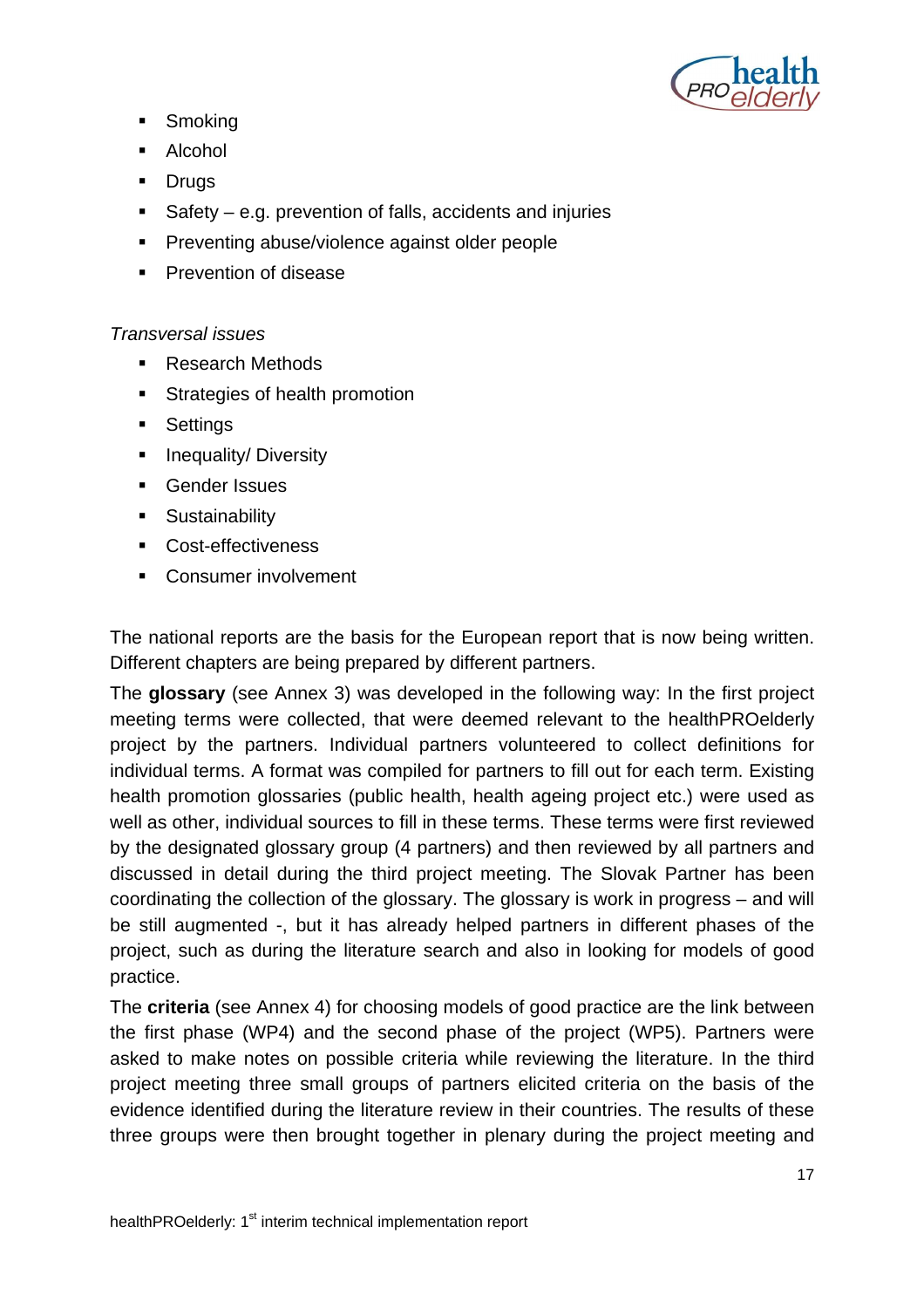

then refined by the work package leader (University of Maribor) and the European coordinator and then circulated to the partners for feed-back. They are now the basis for choosing the models for the database and also form an integral part of the database itself.

#### **Challenges encountered and steps (to be) taken**

One of the main challenges encountered during this first phase of the project, was that it proved to be more work, than originally planned (more deliverables, see above). Also, the changes made during the first phase, from a more quantitative approach of collecting information on literature in a database to including more elaborate qualitative description and analysis, led to the fact that more time was needed to completed the tasks than originally planned.

Producing the national reports and the literature database in English was quite a challenge for some partners and many partners had to hire additional help to edit or translate their national reports into English.

Also, the work package leader had less time resources than originally planned. This challenge was solved in a very positive way by distributing tasks to different partners. The European coordinator together with the partner from the UK took over some parts of the European report. The glossary group is being led by the Slovakian partner. A group for the statistical analysis of the literature database is being led by the Work package leader and includes Polish (University of Cracow), Slovenian (University of Maribor) and Austrian (Viennese Red Cross) Polish and Slovenian. The work package leader of Phase 2 (WP5) – the University of Maribor – has been responsible for compiling the criteria for the models for the database. Involving several partners in pivotal tasks has enriched the project process as well as outputs.

Another challenge was that the group is very big and the time allocated to the project meetings is quite restricted. This led to the problem that in depth discussion on theoretical issues, definitions and terms and contents were not possible to as large an extent as it would have been wished for by partners. Some issues were dealt with by email (e.g. glossary and criteria). Apart from that two bi-lateral meetings were carried out between the UK-partner and the Austrian project coordinator for detailed work on the contents of the European report.

The information collected in different countries was quite varied. As mentioned above in some countries, there was a varied body of scientific literature on health promotion for older people that partners could report on. In other countries, there was very little information or mostly non-scientific literature available. Also, not all partners used the template with the detailed structure provided to them for their national report. This is a challenge for compiling the European report, as we are working with very different types of information.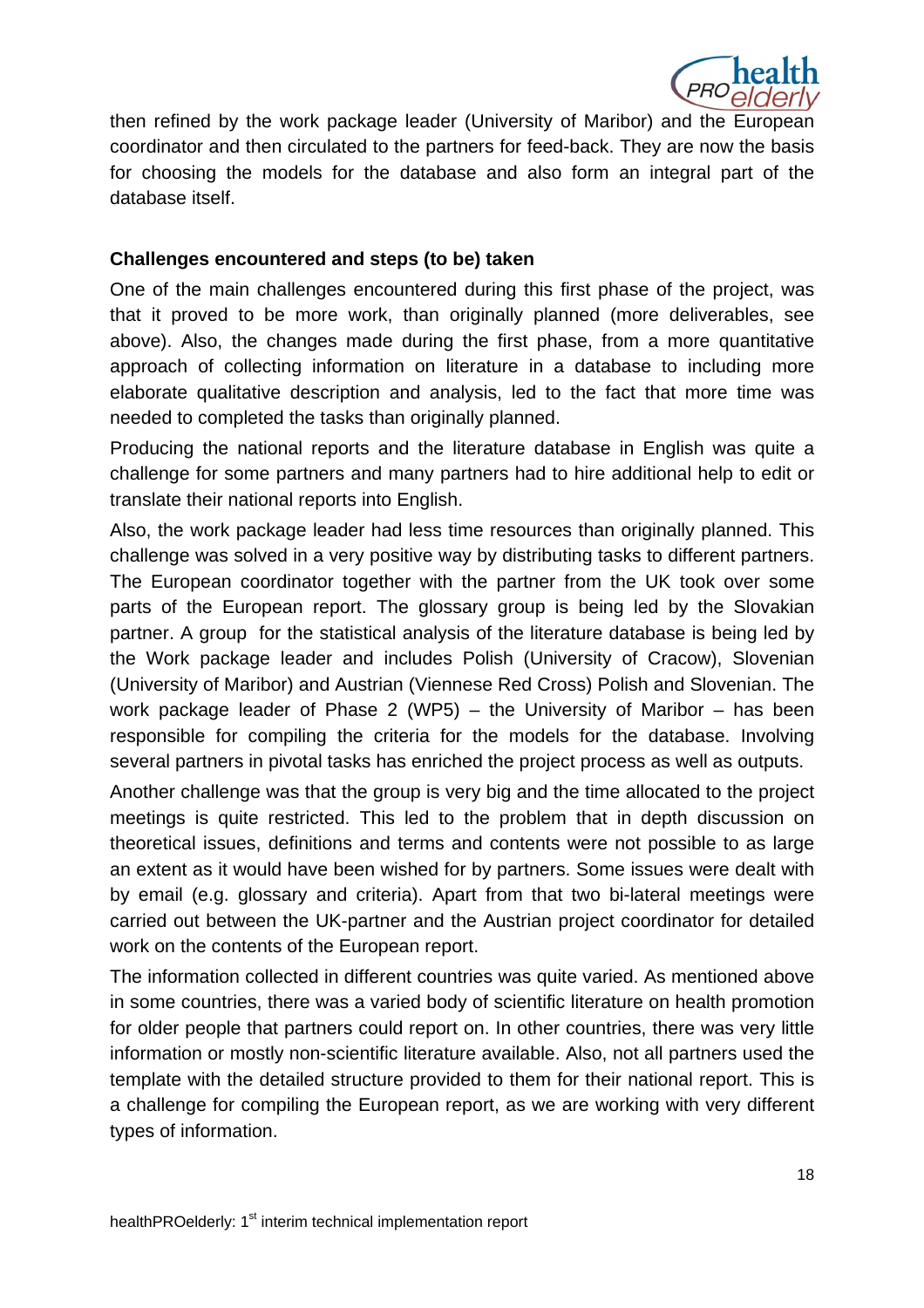

## **Milestones**

| Date                           | Milestone                                  |  |  |  |
|--------------------------------|--------------------------------------------|--|--|--|
| September<br>2006              | 2nd Partner meeting in Prag                |  |  |  |
| February                       | Glossary                                   |  |  |  |
| 2007                           | Criteria for choosing models for database  |  |  |  |
| March<br>2007                  | Database with results of literature search |  |  |  |
| April 2007                     | Completed National reports of Phase 1      |  |  |  |
| Planned<br>June / July<br>2007 | Completed European report                  |  |  |  |

## **Deliverables**

The deliverables are:

- Guideline for literature search (see Annex 5)
- Excel-database with collected data
- National Reports with the summary of the main finding of the literature review in each country (Annex 1)
- Glossary with common language terminology and definitions (Annex 3)
- Set of criteria for the selection of models of best practice (Annex 4)
- Draft of overview of literature search (Annex 2)
- European report with the summary of national reports and final version of overview of literature search (planned for June/July 2007)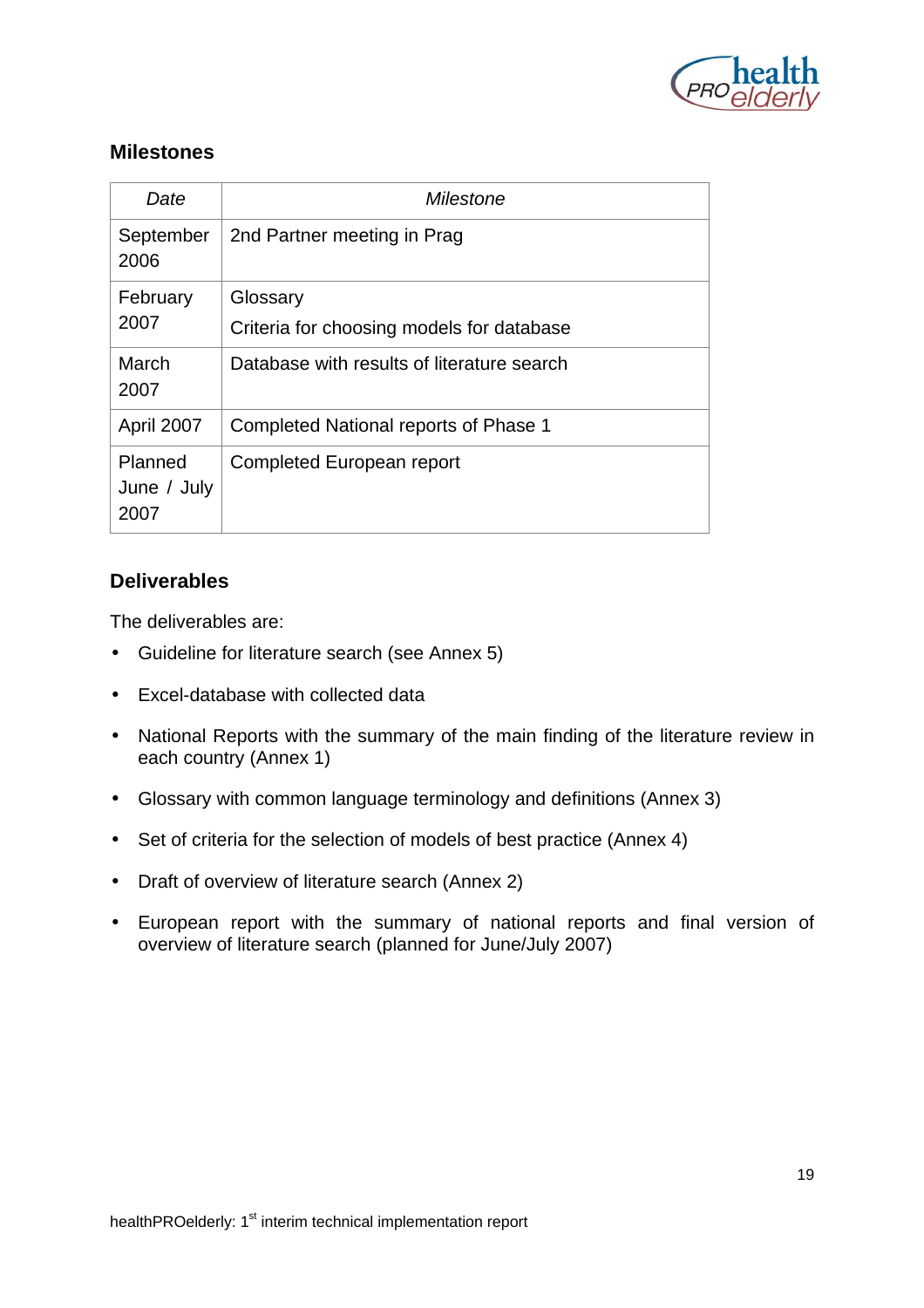

## **2.5. Work package n° 5 (Phase 2): Collecting and co mpiling models of best practice**

#### **Objectives**

This work package aims to collect and compile good practices from the different partner countries and translate them into a standard scheme, easy understandable for everyone. These models will be available in a database on the project website, available to the general public.

## **Description of work**

The **criteria** for including models of good practice into the database agreed on in the third project meeting were further elaborated and formulated concretely by the work package leader, University of Maribor and again sent around to all partners. Feedback and discussion ensued by email.

Also, on the basis of agreements on the **format for the database entries** made in Maribor, a suggestion was sent around to all partners for comments. At a later stage the prototype for the on-line template ("standard scheme") was sent around to all partners and feed-back was sent to the web designers.

While the criteria, the database format and the on-line database were being developed, partners already started researching and compiling possible models for the database. This ensued on the basis of the literature search, with the help of national boards and other experts as well as with available databases in each country. The work package leader prepared an excel sheet for all partners as an aid for choosing which models to include in the database. Also, all partners received guidelines explaining the exclusion and inclusion criteria for the projects. Partners typed in the name of each model they found into the excel sheet and ranked it from 0 to 5 on each of the inclusion criteria. These were then weighted. Those which were related directly to the main aims of the healthPROelderly project were received twice as many weighting points as the others. The excel sheet is an aid to ensure that relevant models were chosen for the database. Partners were also reminded to ensure that a models with a mix of themes and a mix of inclusion criteria are included in the database.

The on-line template is being completed presently. Partners then will type in models in the on-line format. They will be asked to enter as many projects in the database as they can before the Rom-meeting. Each partner will present two projects that score very highly on the criteria elaborated and 1-2 projects where they were unsure whether they should be included in the database. This will be the basis for discussions and the examination of consistency between the partners. Based on the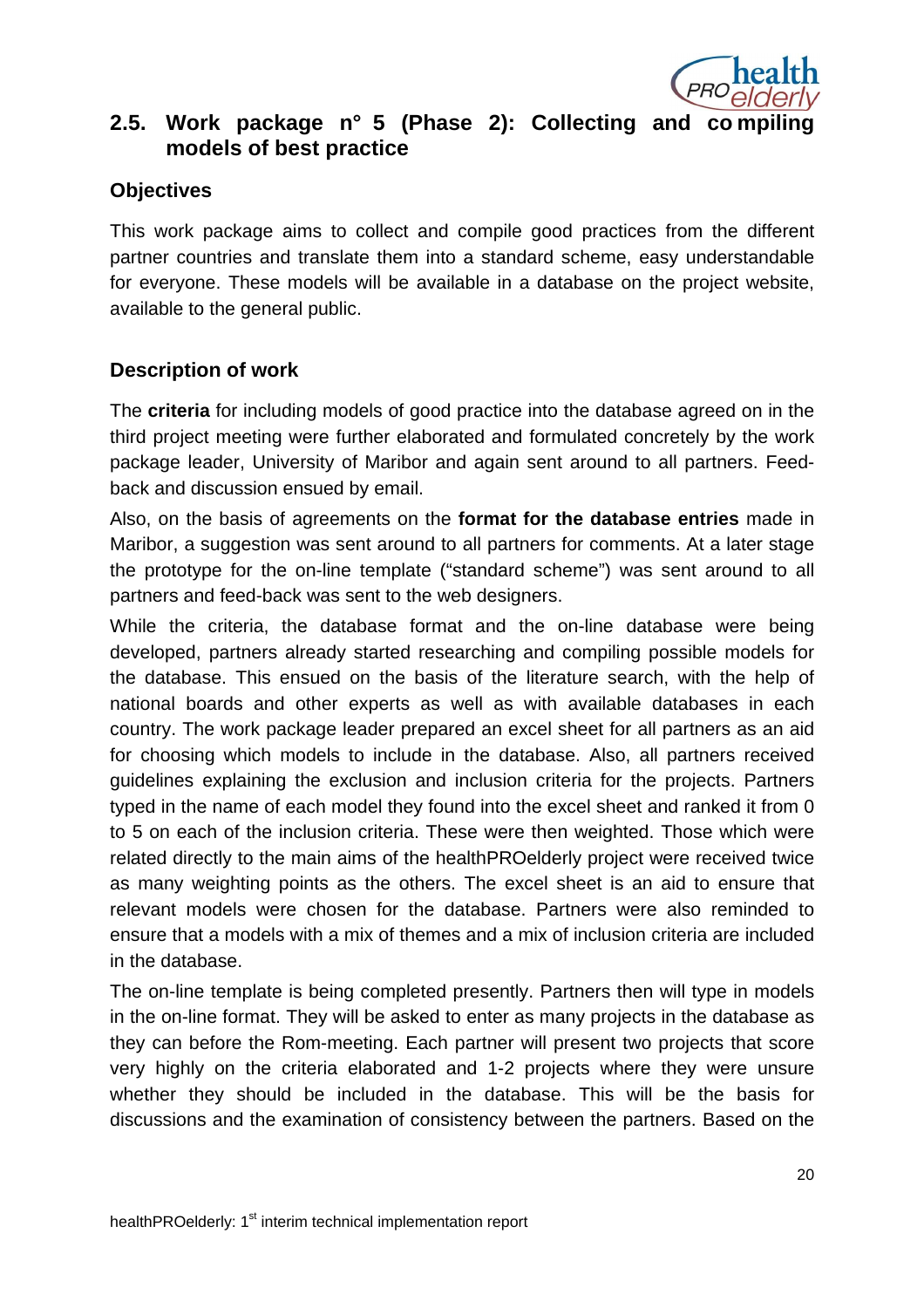

results of the Rom meeting, partners will revise and finalise the database entries. The launch of the database is planned for July 2007.

#### **Challenges encountered**

Since there was not enough time at the project meeting in Maribor to make final decisions concerning the criteria to choose the models and the format of the database, a lot of time was still used to finalise these instruments over email. Also, the process of sending out suggestions (and the prototype) and receiving feed-back has taken longer than originally planned, which has resulted in the delayed availability of the on-line database so that partners have not been able to enter the models in the database until now.

A difficult step – next to defining the criteria precisely – proved to be how to evaluate the criteria and how to choose the models for the database. While some countries had difficulty finding any models at all that fulfilled some of the defined criteria, other countries found many models that fulfilled almost all the criteria. After detailed email discussions, it was decided to use a method, by which partners rank in how far the projects fulfil each criteria on a scale from 1 to 5. Also, there were discussions on how to weight the exclusion criteria.

#### **Milestones**

| Date             | Milestone                              |  |  |
|------------------|----------------------------------------|--|--|
| January<br>2007  | 3rd Partner meeting in Maribor         |  |  |
| <b>July 2007</b> | Planned launch of the on-line database |  |  |

## **Deliverables**

- Revised inclusion and exclusion criteria with explanations (Annex 4)
- Excel checklist with criteria to help each partner choose models that will be put in database (see CD)
- Format for database ("back end" to type into; "front end" for users) (will be available June 1, 2007)
- Database with collected and compiled models presented online on the website (Launch July, 2007)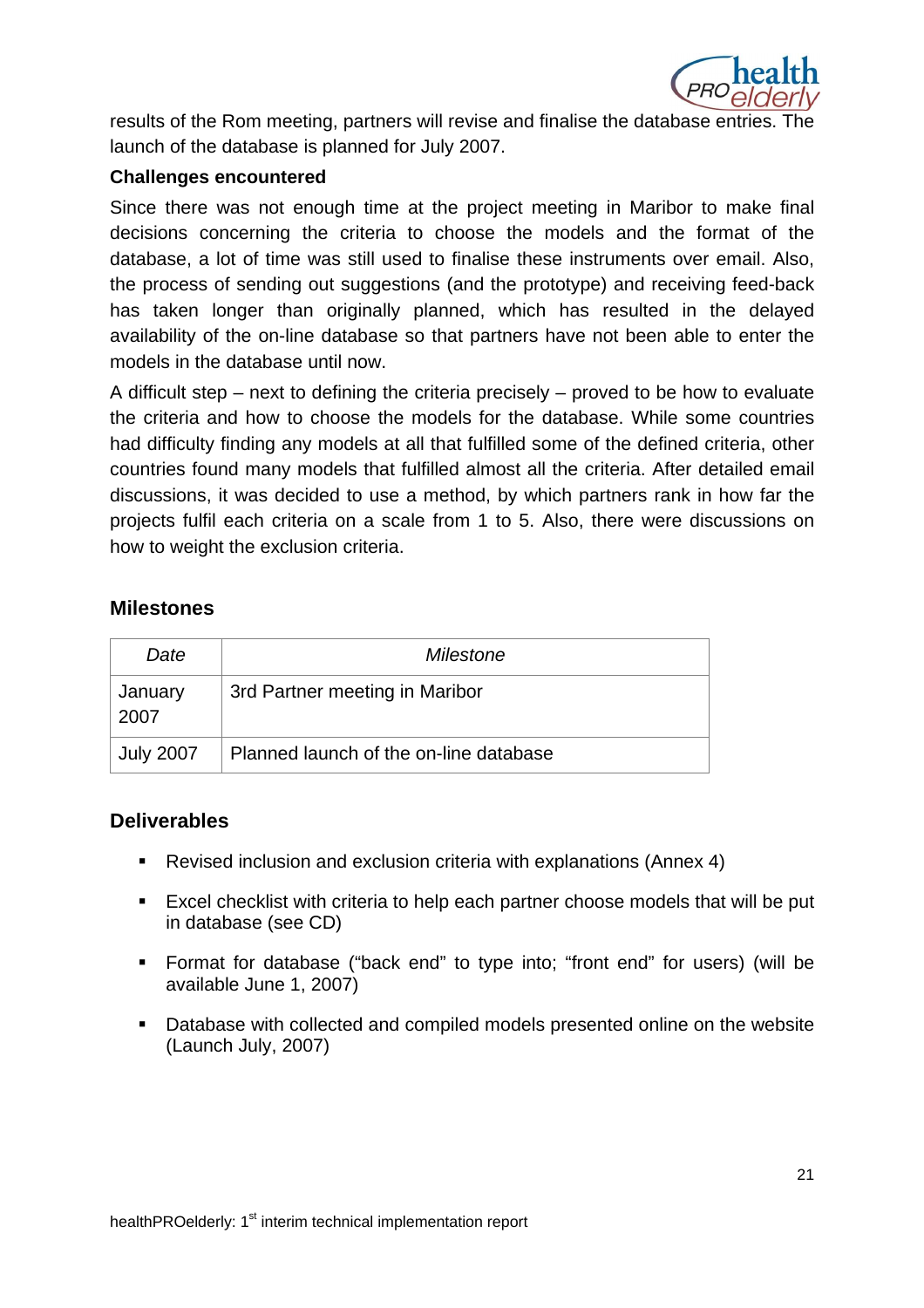

# **3. Further work plan**

Work packages 4 and 5 (Phase 1 and Phase 2) will both be completed soon.

Tasks for Phase 1 (Work package 4) still include:

- Finishing the European report (July 2007)
- Final editing of national reports and putting them on the website to be downloaded (June 2007)
- Continually improving the glossary
- In the third partner meeting, it was agreed to initiate a book publication using the national reports as a basis. This includes looking for a publisher, (re)writing chapters and editing the individual chapters. This process is on-going.

Concerning Phase 2 (Work package 4) following tasks are still pending:

- **Entering models into the database (June 2007)**
- Discussing choice of models among partners (Rom-meeting 14/15 June 2007)
- Completing database (June/July 2007)
- **Launch of database (July 2007)**

The third phase of the project (work package 5) will be initiated during the Rommeeting:

- How to choose 3 models per country for further evaluation will be agreed on
- **Evaluation tools will be discussed and agreed on**
- The work plan for Phase 3 will be presented

The evaluation phase (Phase 3) will be carried out between July 2007 and January 2008. The fifth project meeting will take place from 31 January to 1 of February in Berlin and will serve to present the results of Phase 3.

Further planning: The International Conference will take place on the 15 and 16 of May 2008 in Warsaw. Preliminary planning will take place at the fourth project meeting in Rom and more detailed planning at the fifth project meeting in Berlin.

The further planning of the project work is still in line with the plans stated in Annex 1 of the grant agreement. The only change that might be made at this stage concerns the last project meeting. It has been suggested to carry out the final project meeting in Brussels instead of Vienna as originally planned and include a half a day presentation and dissemination of the project, for example in the European Parliament. This has not been decided on as yet.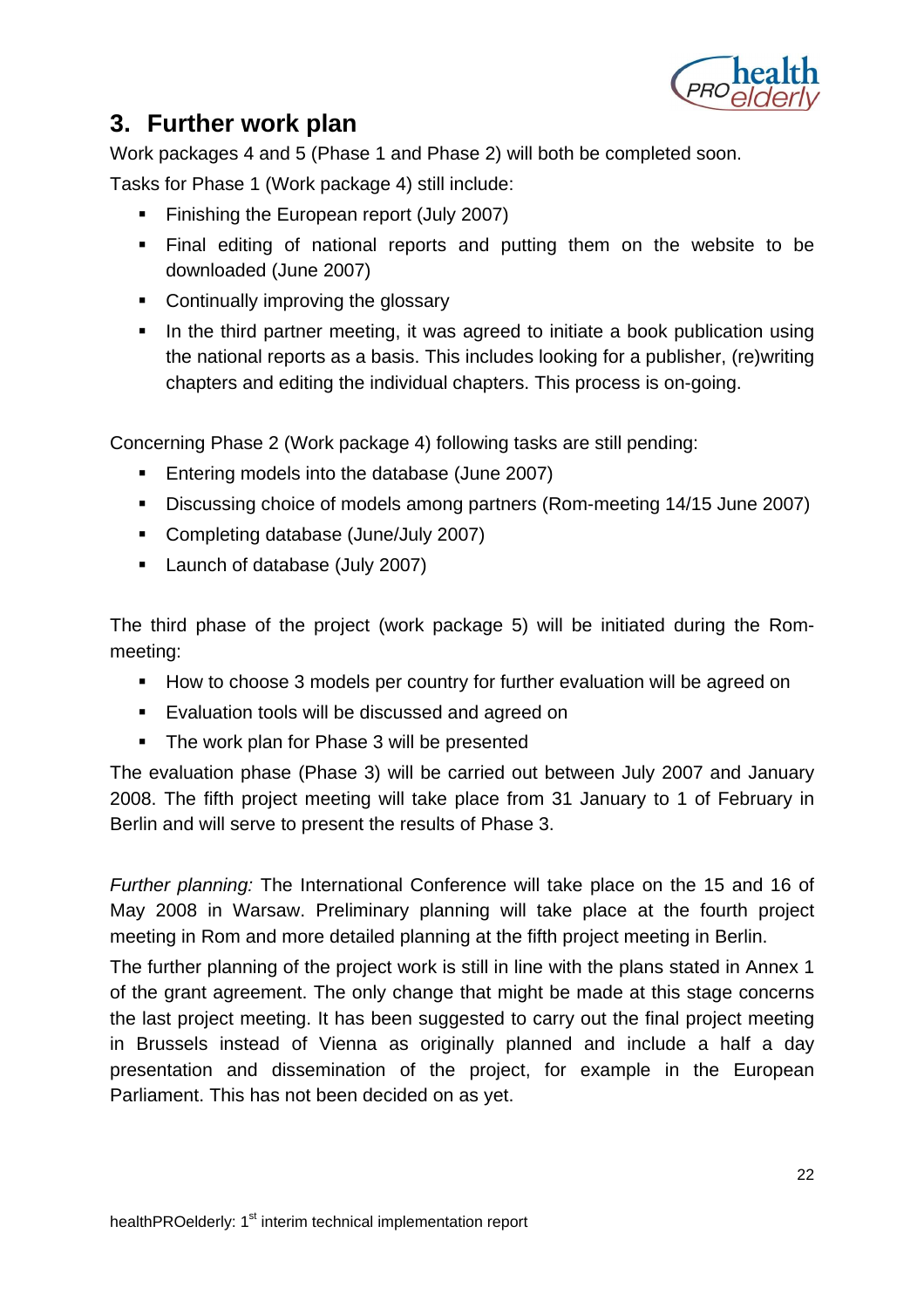

# **4. healthPROelderly Project - Conclusions**

## **4.1. Comments on financial statement**

For the first year of the project, somewhat over a third of the whole project duration (36%), approximately a third (34%) of the overall budget has been used. With respect to staff costs 35% have been incurred until now. Concerning the budget for travel and subsistence costs a little over a fourth (28%) has been used for three project meetings. Three more project meetings are still pending which will probably take up about a third of the travel budget and the travel and subsistence costs for the Warsaw meeting will probably use up another third of this budget. The subcontracting costs concern only the costs for the website and the database. The establishment of the database and costs for updating the website are still pending, but will most probably not exceed what was budgeted for this budget line. For the other costs approximately a fourth has been spent until now. Most of the other costs concern the International Conference as well as dissemination activities. All in all, it seems that the expenditures incurred until now are well in line with the planned budget.

Partners vary in the amount of **staff costs** they have already used up. Partners who have contributed more tasks to the project than originally planned also have also incurred more staff costs. These are the Jagiellonian University, Cracow, the University of Kent, UK, the University of Maribor, Slovenia and the Research Institute of the Viennese Red Cross (they have "only" incurred 31% of their staff budget, but they will still lead the work package 6 which will take up more staff costs then their tasks until now).

Those partners who will take up more tasks in the course of disseminating the project results, like the Red Cross Societies in Slovenia and Germany and the European Federation of Nurses Associations have incurred less than a third of their budgeted staff costs until now.

Some individual explanations of differing staff rates:

- The substantial change in the daily rate of Katharina Resch of the Research Institute of the Viennese Red Cross is due to the fact that she finished her studies at the University of Vienna in the field of sociology in the course of 2006 and received her degree of "Magistra" in March 2007. Due to these developments Ms. Resch was promoted from her post as research assistant to that of researcher in the field of sociology. Her role in the healthPROelderly project has remained roughly the same.
- The University of Kent calculates its staff costs using monthly rates, this is the reason why more than two daily rates (2006/2007) have been listed for it's staff costs.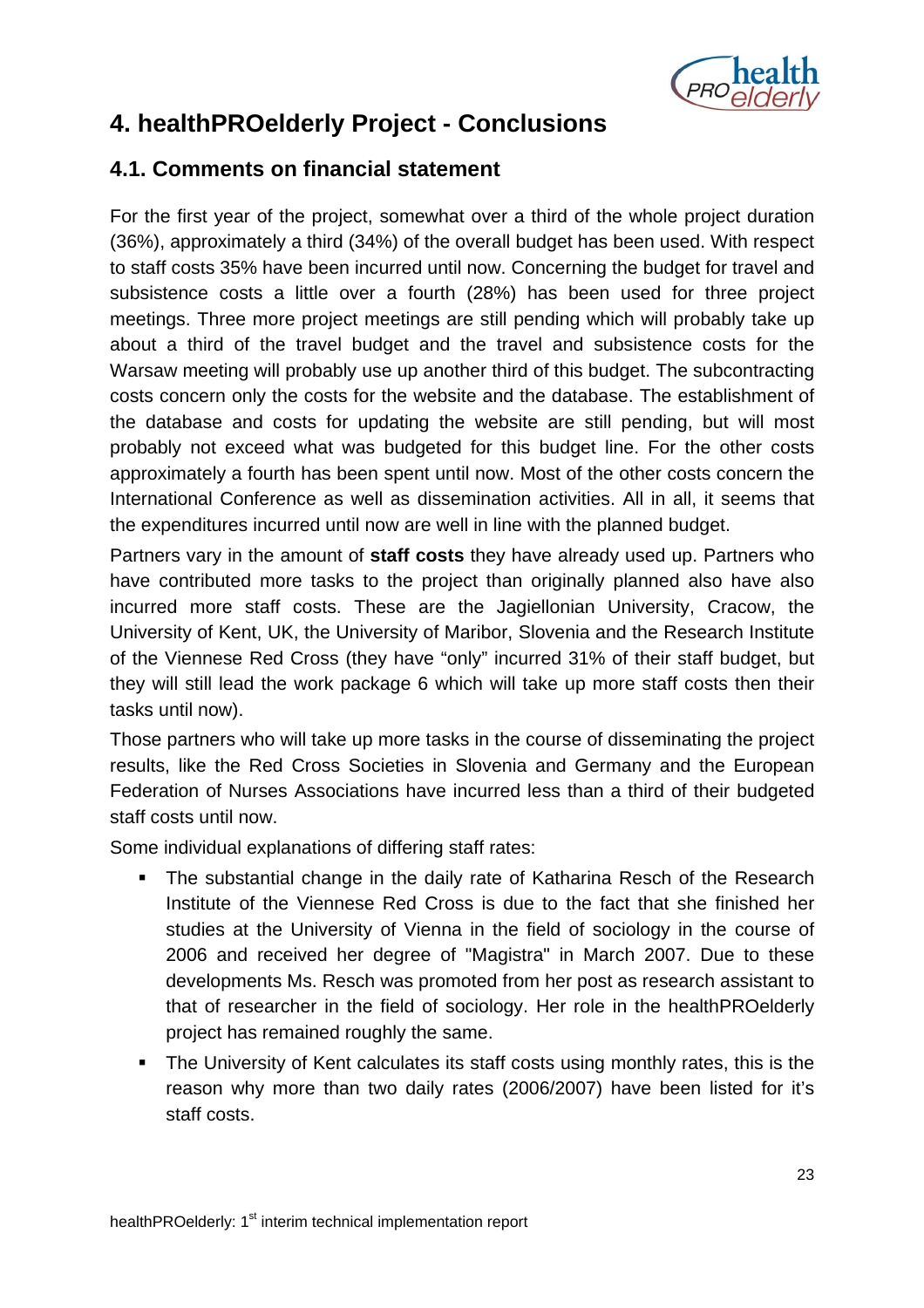

- The University of Maribor has higher rates than originally stated in the project proposal. The staff that work for the project are working for the project on a contractual basis and the rates are oriented at what professionals receive for this type of project work on a free-lance basis.
- The staff rates of the Spanish Red Cross differ from the rates in the project proposal, since other staff members have taken over the work for the healthPROelderly project.

Unresolved issues with respect to the budget are the costs for English editing, translation costs and the fact that some partners are doing more work than planned and some are doing less than planned.

## **4.2.Strengths and weaknesses of the healthPROelderly project**

Strengths of the healthPROelderly project as seen by the evaluator and the project partners are :

- **Leadership**: Members of the project team are happy with the international project co-ordination. They receive clear instructions and detailed minutes from project meetings, perceive active involvement of most partners and see that prompt systems of communication have been set up (email addresses, web page and leaflet).
- **The international and multi-disciplinary partnership** is also seen to be one of the strengths of the project. It is perceived to be an "international and really European project". Also, the interdisciplinary perspective is seen as leading to enrichment. The project partnership is perceived as being highly qualified and strong concerning theory and practice. Also, the friendly and good atmosphere of the group was acknowledged positively.
- **The products**: Project partners feel that the deliverables of the project until now, such as the literature database, the glossary and the national reports are very useful for them and for the development of the field of health promotion for older people in their countries and throughout Europe.

As in most international projects, one of the most evident inconvenience concerns language problems. Furthermore, some project management issues (timing, budgeting, role of work package leaders), lacking communication between partners but also conceptual and methodological difficulties with have been noted.

 **Language problems**: Partners see difficulties in using their national language for research and having to translate everything into English, in the light of the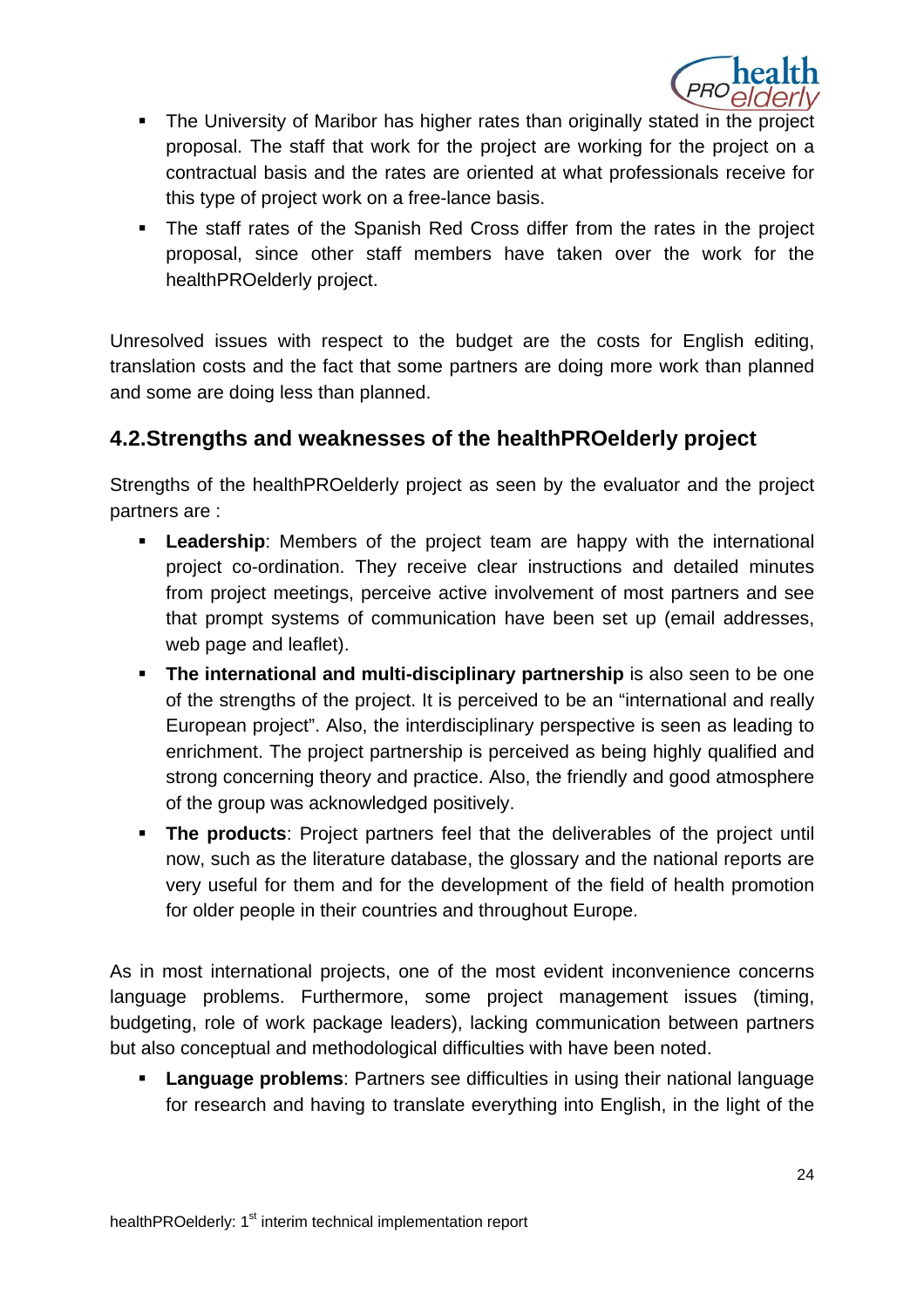

fact that there was no budget for translation. Also, some difficulties participating in the project meetings in English have been reported.

- **Difficulties with methods and concept**: Despite many discussions in the project meetings and per email as well as the glossary that has been compiled, there are still unclarities with respect to concepts and terms used and misunderstandings keep on emerging.
- **Project management issues**: Partners felt that the workload in this first period was higher than planned and felt stress in finalising the literature database and their national reports.

## **4.3. Summary of work until now**

All in all one can say that the healthPROelderly project is on the right track. Most of the deliverables and milestones have been completed as planned. The first phase of the project (work package 4) is largely completed. The literature search is completed, results are collected in excel-database and all national reports are in place. A version of the glossary, which will be work in progress is completed as well as the criteria on how to choose models for the database. The European Overview is still being prepared. This lag in the time-plan is due to the fact that more work and deliverables were prepared than originally planned. Apart from that an additional step is being planned, a book publication of the national reports.

The second phase (work package 5) the compilation of the database is well under way. Partners have already searched for models and have entered them into the excel-sheet with the criteria. They will now be entered in the database on-line. After the Rom-meeting they will be finalised.

All partner meetings have been taking place as planned originally and also the date for the international conference is fixed as planned.

All in all, there is a very cooperative atmosphere in the project, a highly qualified project team and interesting outcomes to date.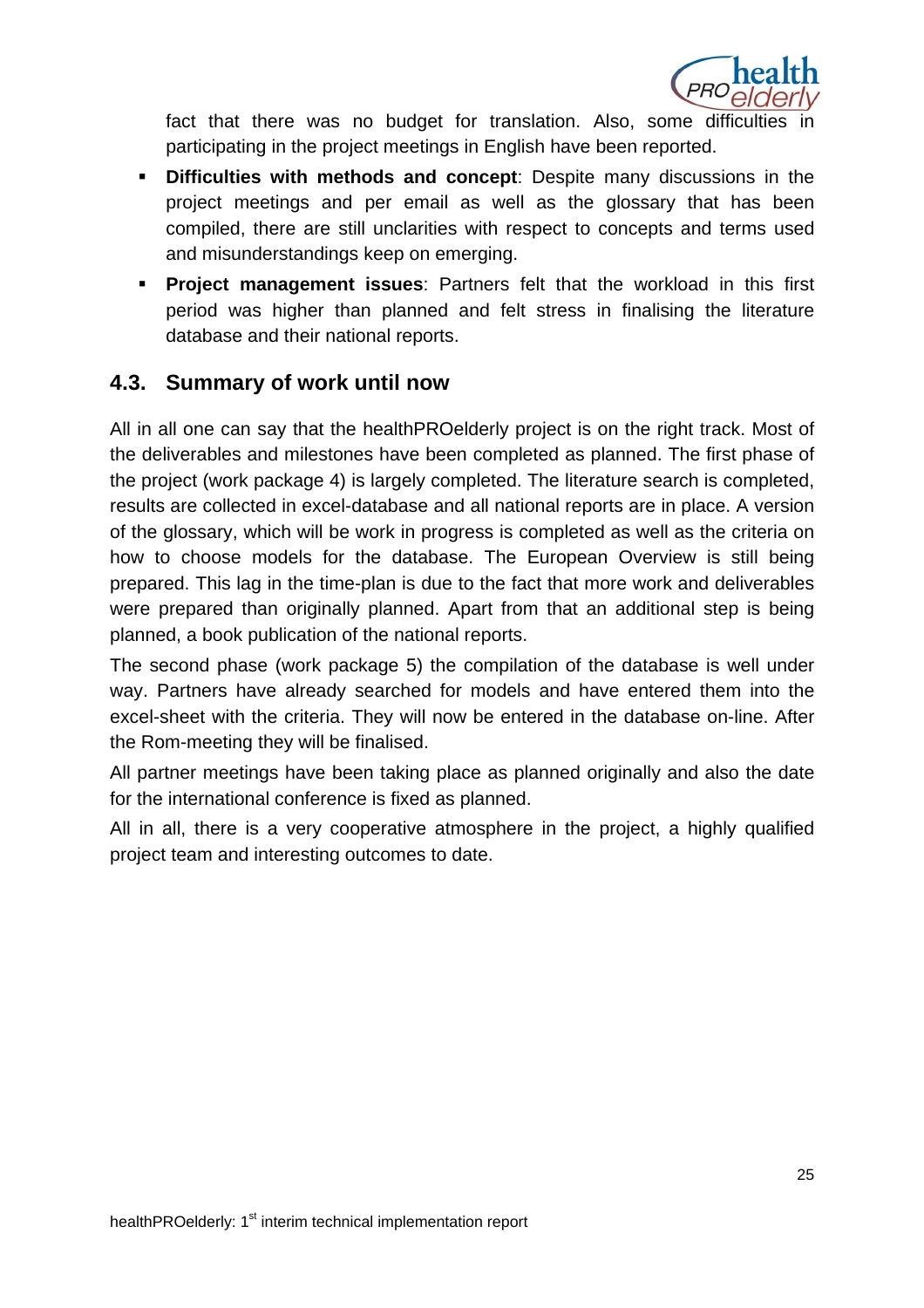

# **Table of deliverables**

| Deliverable<br>No | Deliverable title                                                                  | Status as of<br>15.5.2007          | <b>Nature</b>      | Confidentiality<br>level | <b>Dissemination</b>                                                                                                             |
|-------------------|------------------------------------------------------------------------------------|------------------------------------|--------------------|--------------------------|----------------------------------------------------------------------------------------------------------------------------------|
| D <sub>1</sub>    | Website of project                                                                 | Completed                          | Website            | Public                   | all<br>Link<br>from<br>partner<br>websites, link from official<br>website, listings in search<br>engines                         |
| D <sub>2</sub>    | Leaflet on the project                                                             | Completed                          | Other              | Public                   | To<br>associated<br>and<br>collaborating<br>partners<br>and<br>members<br>οf<br>national<br>conferences/fairs<br>boards.<br>etc. |
| $D$ 3a            | European literature database (not<br>originally planned)                           | Completed                          | Excel-<br>database | Project<br>partners      | Available on internal area of<br>website                                                                                         |
| D <sub>3</sub> b  | 10 National Reports of literature<br>review in English (not originally<br>planned) | Completed                          | Reports            | Scientific<br>community  | Downloads on website and<br>possibly book publication<br>(not originally planned)                                                |
| D <sub>3c</sub>   | Summary with the main findings of the<br>literature review (including results of   | Planned<br>for<br><b>July 2007</b> | Report             | Scientific<br>community  | To<br>associated<br>and<br>collaborating<br>partners<br>and                                                                      |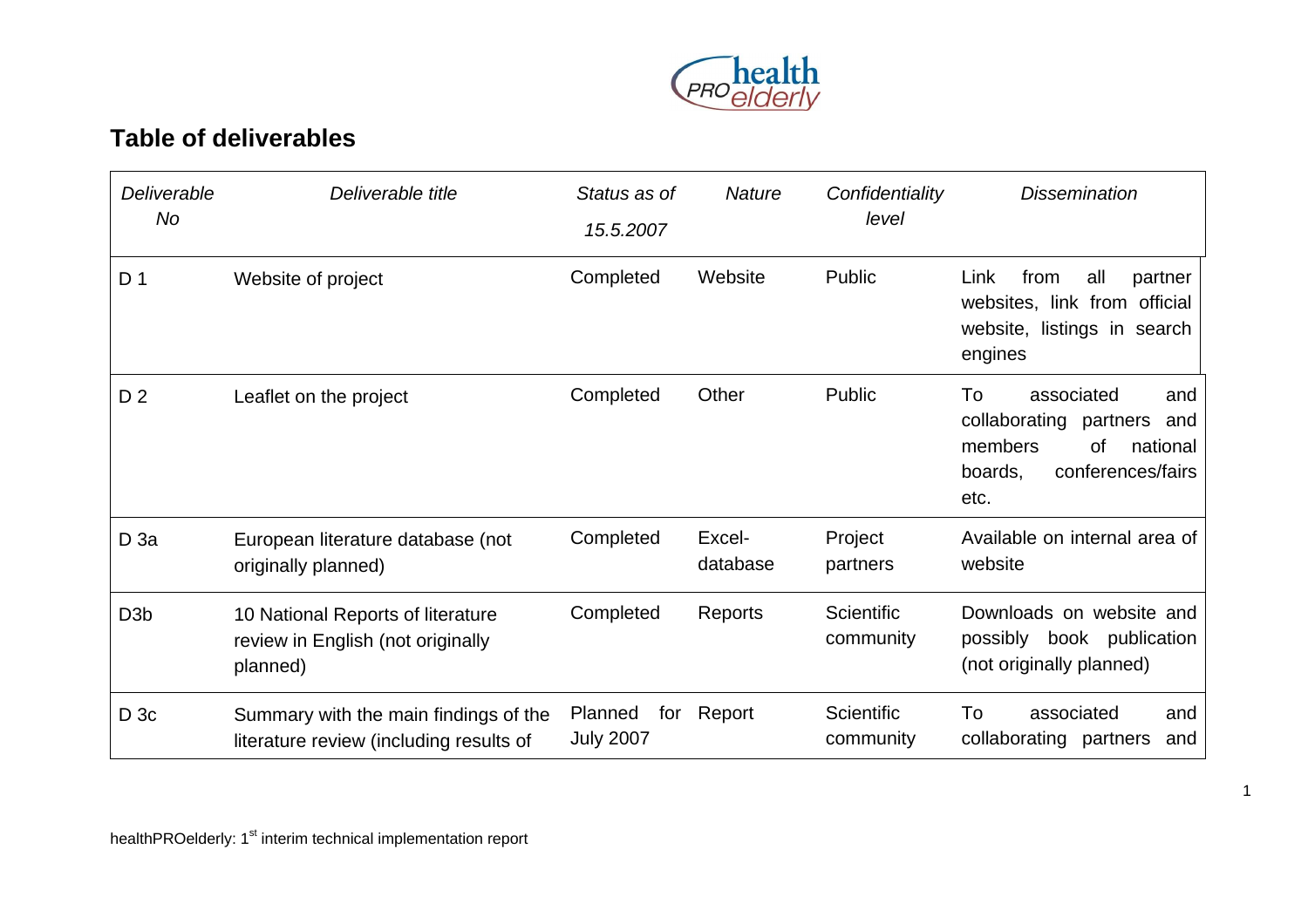

| Deliverable<br>No. | Deliverable title                                                                      | Status as of<br>15.5.2007                                       | <b>Nature</b> | Confidentiality<br>level       | <b>Dissemination</b>                                                                                                                 |
|--------------------|----------------------------------------------------------------------------------------|-----------------------------------------------------------------|---------------|--------------------------------|--------------------------------------------------------------------------------------------------------------------------------------|
|                    | statistical analysis of lit. database)                                                 |                                                                 |               |                                | national<br>members<br>of<br>boards, scientific community<br>etc.                                                                    |
| D 4                | Glossary with common terminology<br>and definitions                                    | Completed<br>(will<br>be<br>augmented<br>throughout<br>project) | Report        | <b>Scientific</b><br>community | To<br>associated<br>and<br>collaborating partners<br>and<br>members<br>national<br><b>of</b><br>boards, scientific community<br>etc. |
| D <sub>5</sub>     | Compiled set of criteria for the<br>selection of models of best practice               | Completed                                                       | Report        | Scientific<br>community        | associated<br>To<br>and<br>collaborating partners<br>and<br>members<br><b>of</b><br>national<br>boards, scientific community<br>etc. |
| D <sub>6</sub>     | 1st interim technical implementation<br>report and consolidated financial<br>statement | Completed                                                       | Report        | Confidentiality                | To the EC and all partners                                                                                                           |
| D <sub>7</sub>     | Database with collected and compiled<br>models presented online                        | In<br>preparation<br>Launch July                                | Database      | Public                         | Available on the website                                                                                                             |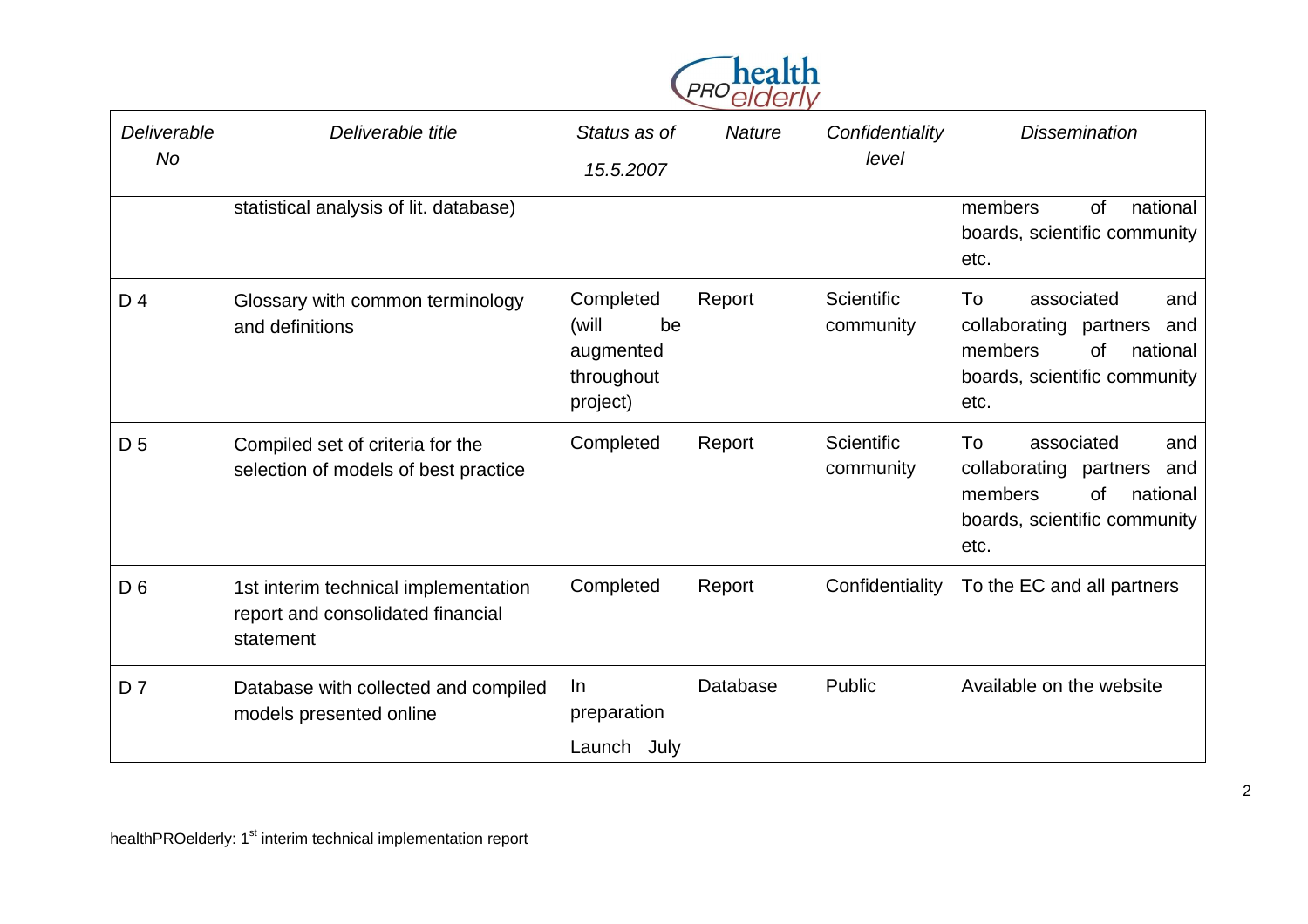

| Deliverable<br>No | Deliverable title                                                                      | Status as of<br>15.5.2007     | <b>Nature</b> | Confidentiality<br>level | <b>Dissemination</b>                                                          |
|-------------------|----------------------------------------------------------------------------------------|-------------------------------|---------------|--------------------------|-------------------------------------------------------------------------------|
|                   |                                                                                        | 2007                          |               |                          |                                                                               |
| D <sub>8</sub>    | Set of methods for evaluation of health<br>promotion projects for elderly              | Planned July<br>2007          | Guidelines    | Restricted               | To all partners                                                               |
| D 10              | <b>International Conference</b>                                                        | Planned May<br>15/16, 2008    | Conference    | Public                   | Invitation/programme leaflet<br>distributed<br>relevant<br>to<br>stakeholders |
| D 11              | 2nd interim technical implementation<br>report and consolidated financial<br>statement | Planned May Report<br>31,2008 |               | Confidentiality          | To the EC and all partners                                                    |